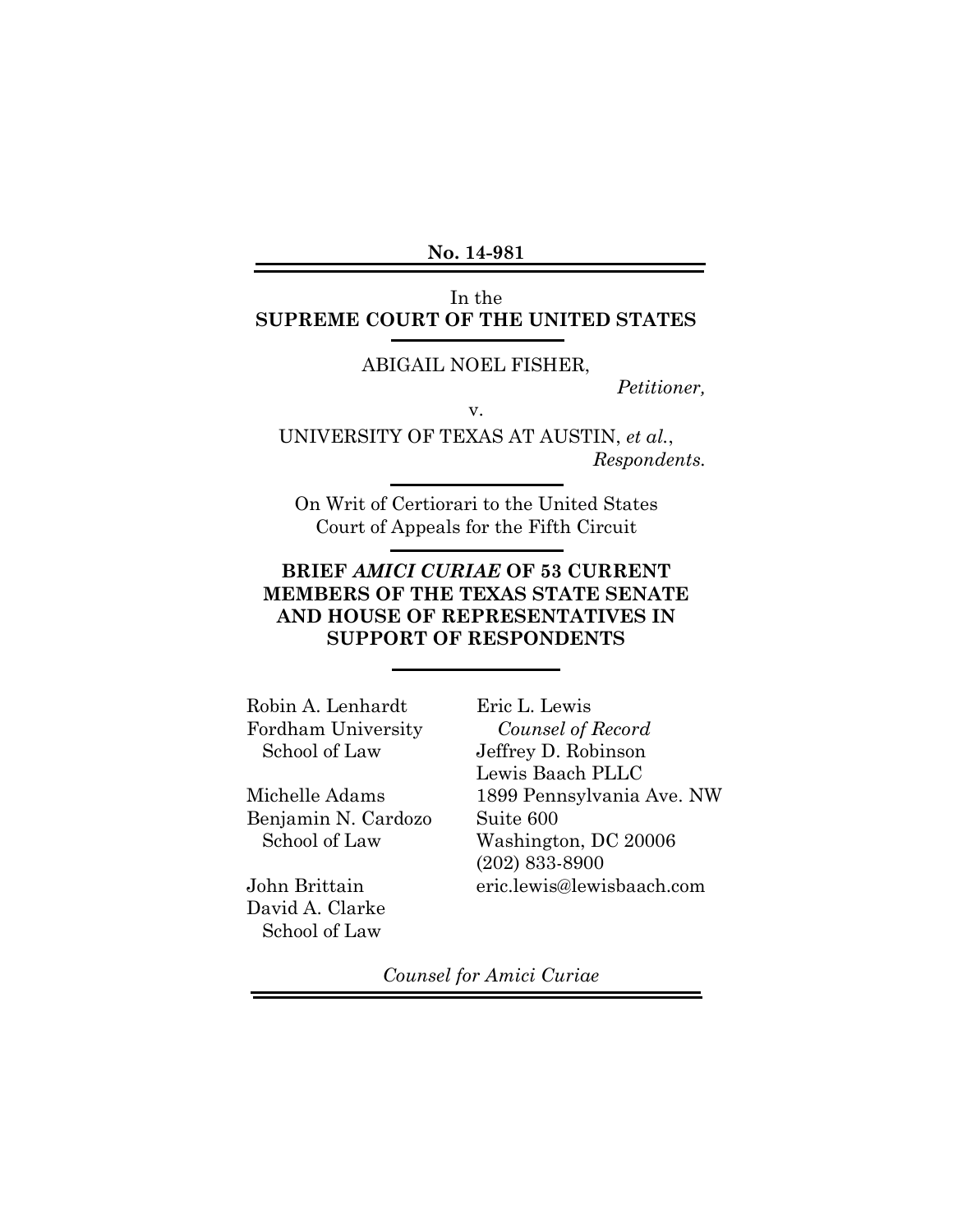# **TABLE OF CONTENTS**

|     | STATEMENT OF INTEREST                                                                                                                                                   |  |
|-----|-------------------------------------------------------------------------------------------------------------------------------------------------------------------------|--|
|     |                                                                                                                                                                         |  |
|     |                                                                                                                                                                         |  |
| I.  | THIS COURT'S PRECEDENTS<br>ENCOURAGE THE CREATIVE<br>SOLUTIONS AND STATE<br>EXPERIMENTATION REFLECTED IN<br>THE CHALLENGED UNIVERSITY OF<br>TEXAS ADMISSIONS PROGRAM 16 |  |
| II. | EXPERIMENTATION WITH RACE-<br>NEUTRAL ALTERNATIVES DOES NOT<br>PRECLUDE A STATE FROM ALSO<br>ADOPTING RACE-CONSCIOUS<br>STRATEGIES THAT SATISFY STRICT                  |  |
|     | This Court's Precedents Do Not<br>A.<br>Preclude UT's Simultaneous Use of<br>Race-Neutral and Race-Conscious                                                            |  |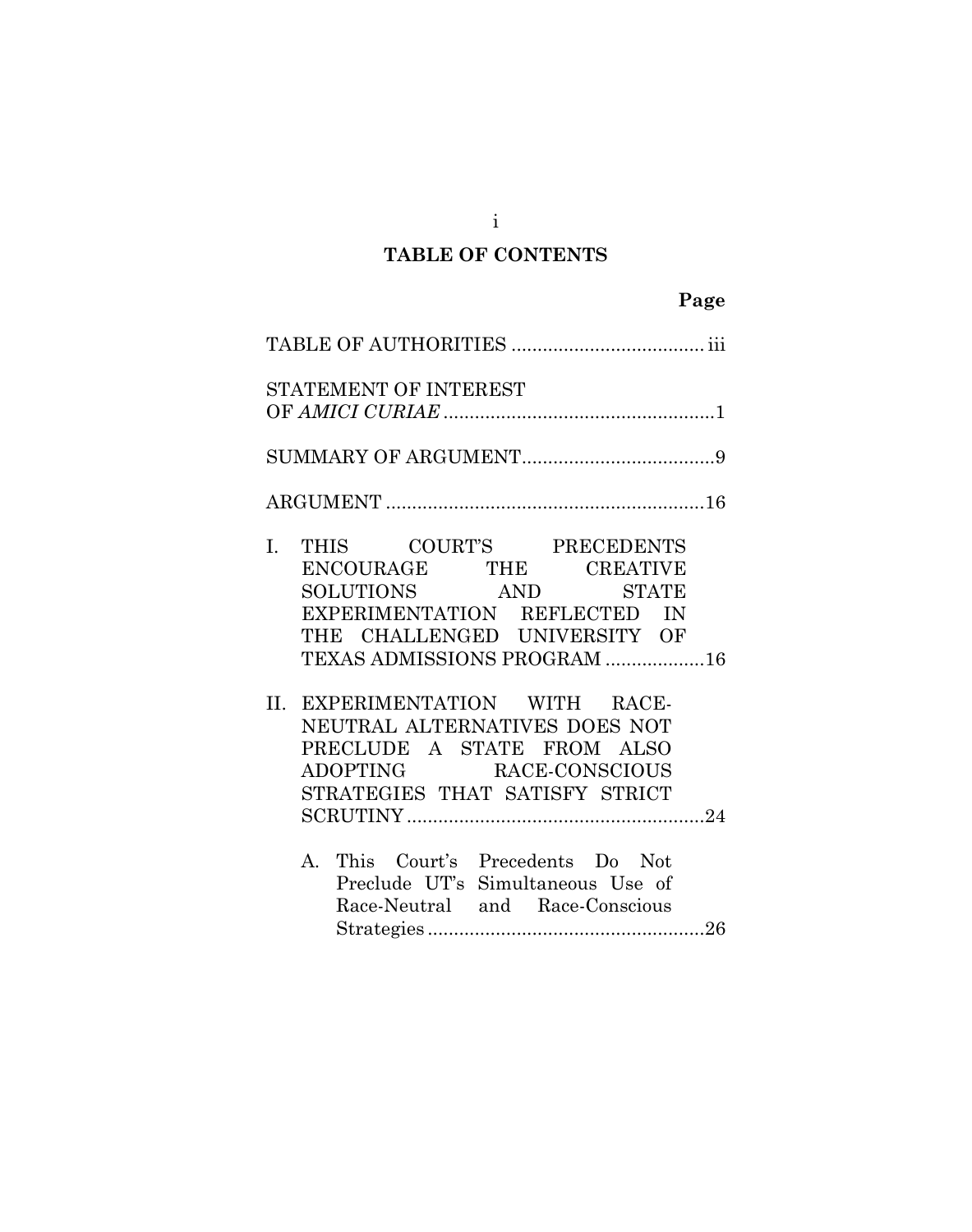| 11                                      |
|-----------------------------------------|
| B. Petitioner Misapprehends the Top Ten |
| Percent Law's Objectives and the        |
| Unique Educational Context in which     |
| UT's Admissions Plan Operates31         |
|                                         |
| III. THE REALITIES OF 21st CENTURY      |
| EDUCATION AND RACE REQUIRE              |
| THAT STATES BE PERMITTED TO             |
| PURSUE INNOVATIVE STRATEGIES            |
| TO MEET COMPELLING NEEDS                |
| WITHIN THE LIMITS OF STRICT             |
|                                         |
|                                         |
|                                         |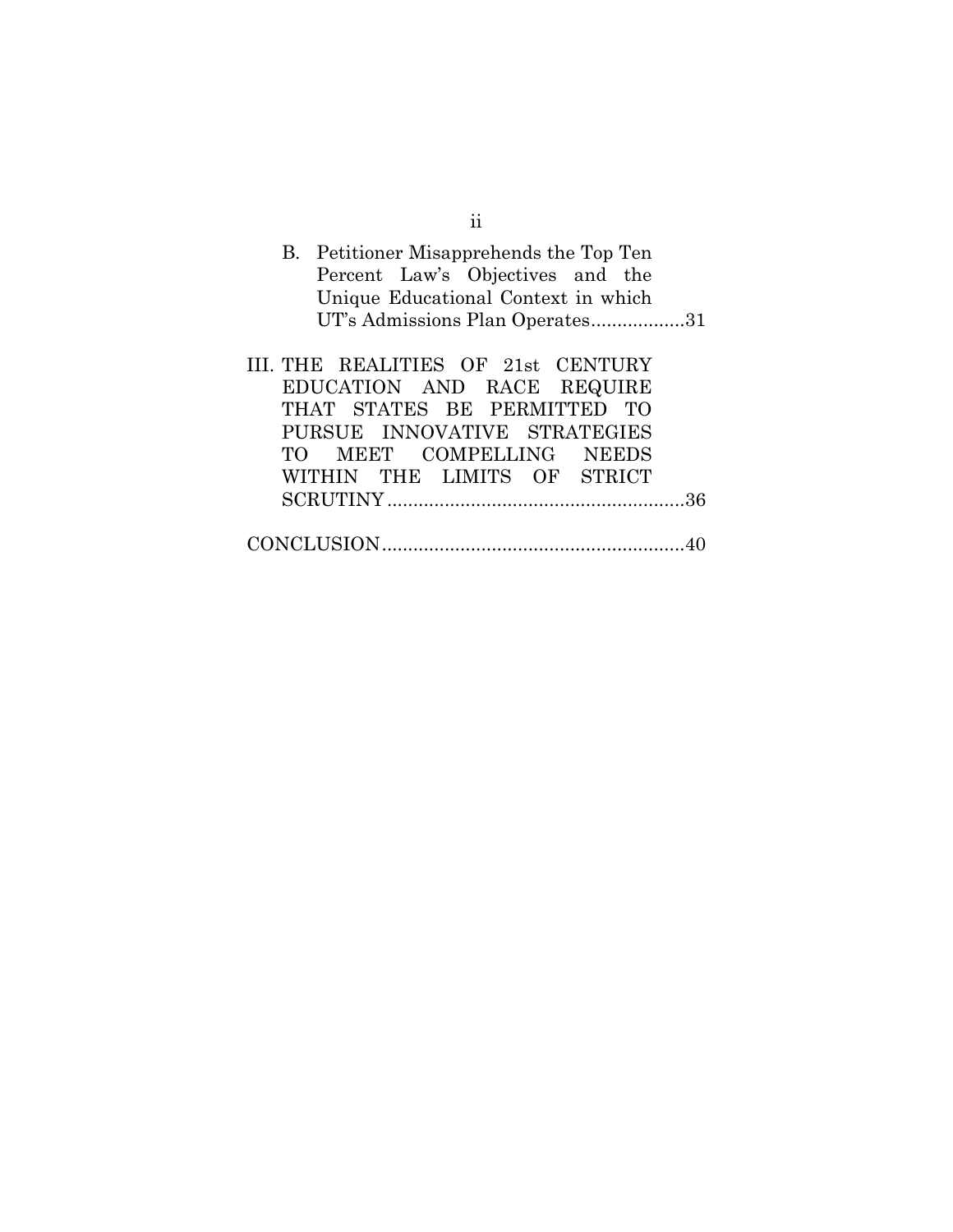# **TABLE OF AUTHORITIES**

| <b>CASES</b>                         | Pages (s) |
|--------------------------------------|-----------|
| Adarand Constructors, Inc. v. Pena,  |           |
| Bond v. United States,               |           |
| Brown v. Bd. of Ed. of Topeka,       |           |
| City of Richmond v. J.A. Croson Co., |           |
| Epperson v. Arkansas,                |           |
| Gratz v. Bollinger,                  |           |
| Grutter v. Bollinger,                |           |
| Hopwood v. Texas,                    |           |
| Johnson v. California,               |           |
| Milliken v. Bradley,                 |           |

iii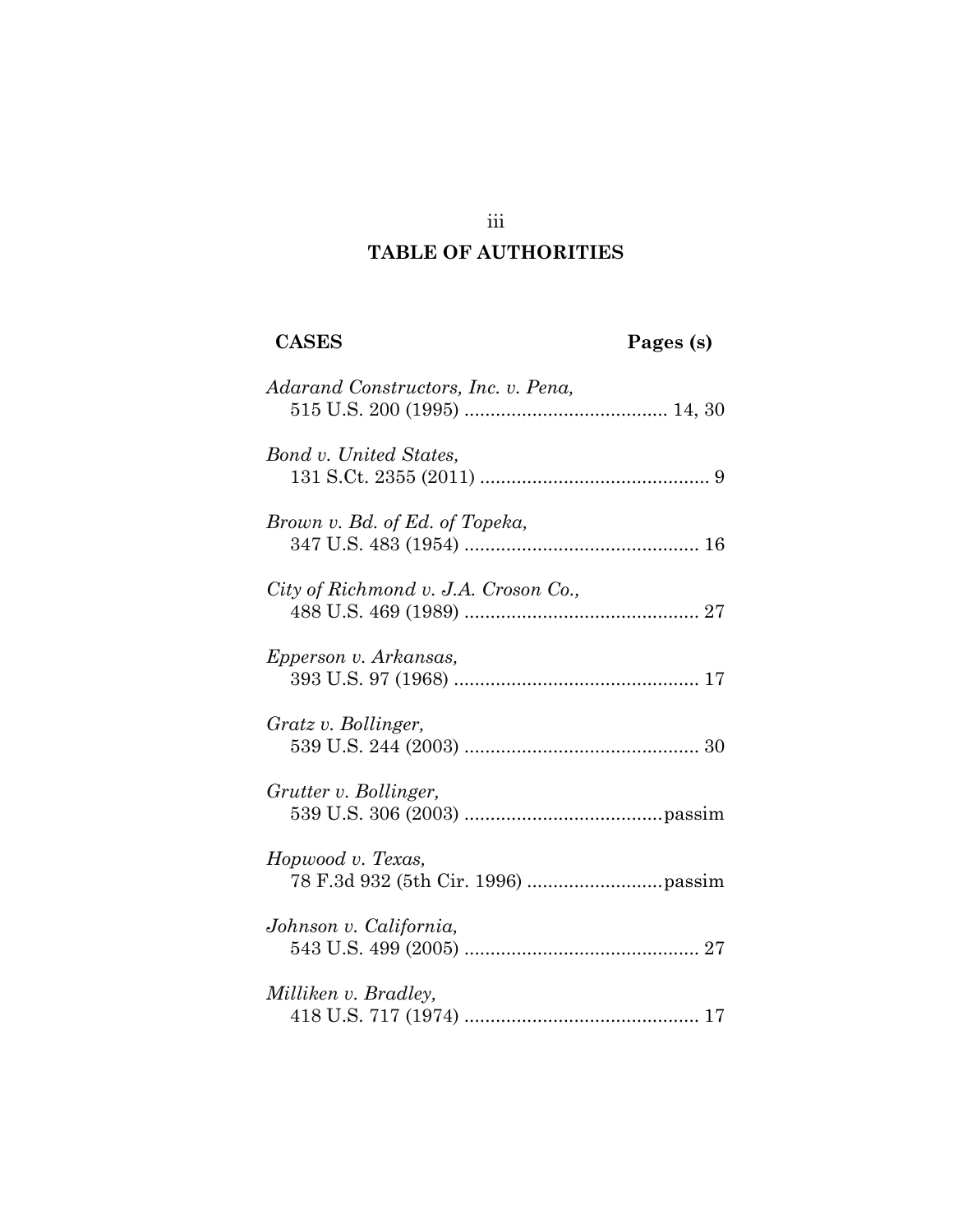| New State Ice Co. v. Liebmann,                                  |
|-----------------------------------------------------------------|
| Parents Involved in Comm. Schs. v. Seattle<br>Sch. Dist. No. 1, |
| Plyler v. Doe,                                                  |
| Regents of Univ. of Cal. v. Bakke,                              |
| San Antonio Indep. Sch. Dist. v. Rodriguez,                     |
| Schuette v. Coalition to Defend Affirmative<br>Action, et al.,  |
| Sweatt v. Painter,<br>339 U.S. 629 (1950) 13, 14, 27, 36        |
| United States v. Lopez,                                         |
| United States v. Paradise,                                      |
| Wygant v. Jackson Bd. of Educ.,                                 |
| Younger v. Harris,                                              |

iv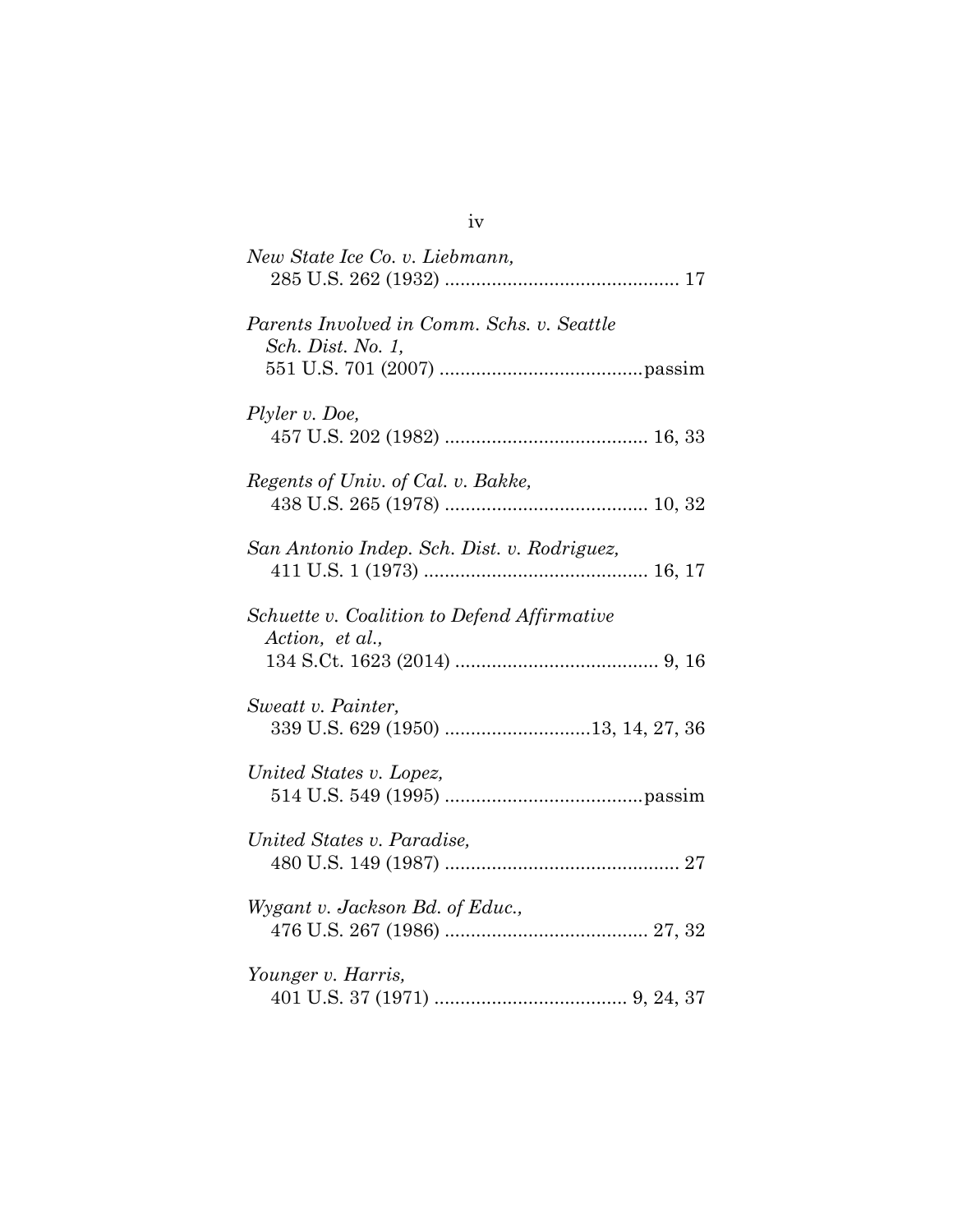# **STATUTES**

# **OTHER MATERIALS**

| Henry J. Friendly, Federalism: A Foreword,                                                                                                        |
|---------------------------------------------------------------------------------------------------------------------------------------------------|
| Limit on Top Ten Percent Automatic Admissions<br><i>Policy</i> , SB 175, House Research Organization                                              |
| <i>Statewide Higher Educational Admissions</i><br><i>Policy</i> , HB 588 House Research Organization<br>Bill Analysis (Apr. 15, 1997)  19, 33, 36 |
| Susan Combs, Texas Comptroller of Public<br>Accounts, Window on State Government,<br>Demographic Change in Education 33                           |
| University of Texas at Austin:                                                                                                                    |

#### v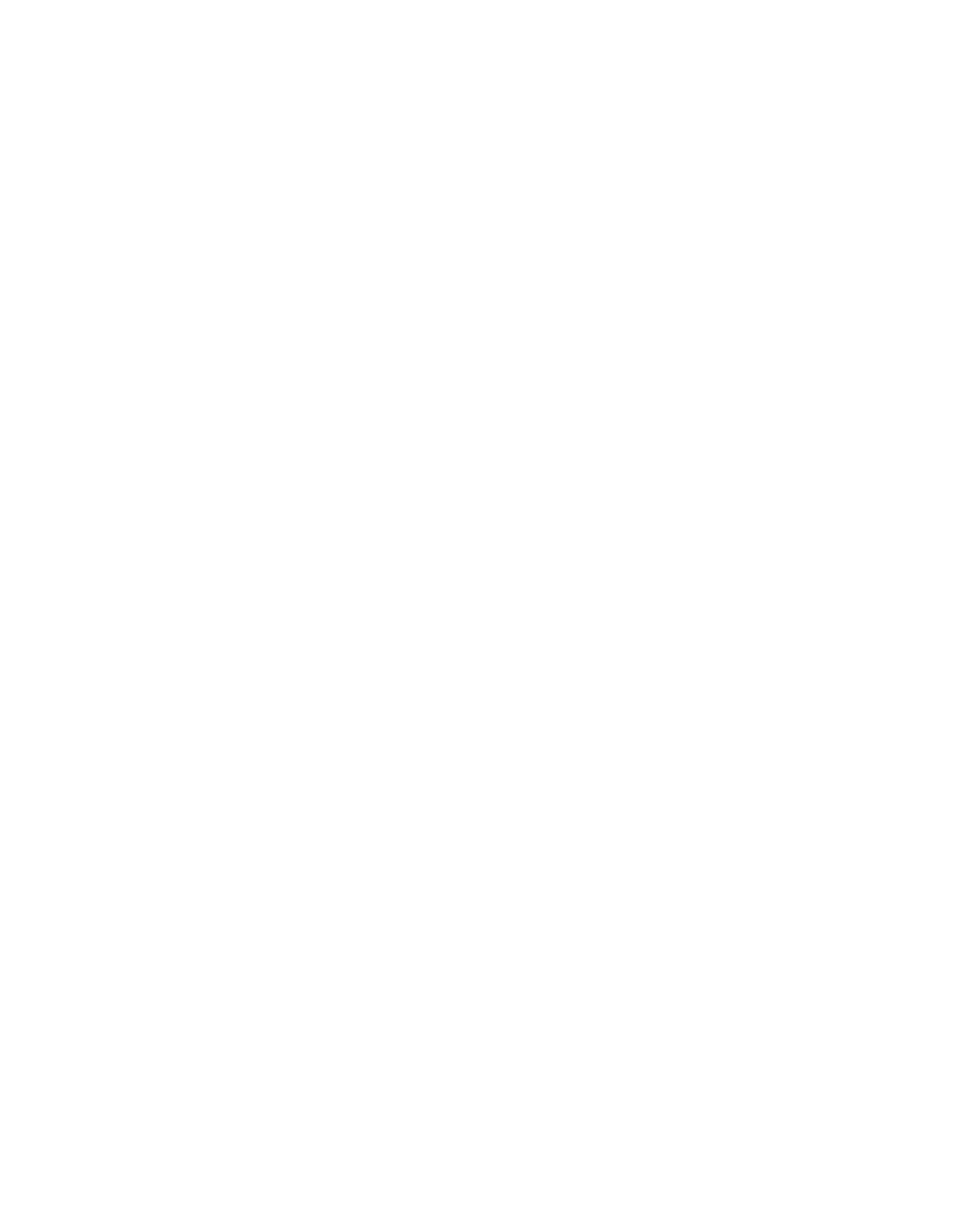# **STATEMENT OF INTEREST OF**  *AMICI CURIAE*

*Amici*<sup>1</sup> are current members of the Legislature of the State of Texas, members of the State Senate and House of Representatives who together reflect Texas's broad diversity, including its geographic and growing racial and ethnic diversity. They submit this brief in support of respondent, the University of Texas – our State's flagship institution of higher education and the alma mater of many of the State's most important leaders, including many members of the legislature – in furtherance of their responsibility to ensure that the citizens of Texas have equal access to higher education and unfettered pathways to leadership and opportunity in the State. They also do so in recognition of their sworn obligation to advance the interests of all the people of Texas and to adopt bold solutions to the problems that affect their lives. *Amici* wholly endorse the holistic, individualized admissions system at issue in this appeal. They maintain that it – together with the Top Ten Percent Law (House Bill 588) enacted by the legislature in 1997 that accounts for the vast majority of student admissions under the University's blended program – represents a proper and constitutional response to the changing

1

<sup>1</sup> Pursuant to Supreme Court Rule 37.6, counsel for *Amici Curiae* certifies that no counsel for any party authored this brief in whole or in part and that no person or entity other than *Amici Curiae* or their counsel made a monetary contribution intended to fund the brief's preparation or submission. Letters from the parties consenting to the filing of this brief have been filed with the Clerk.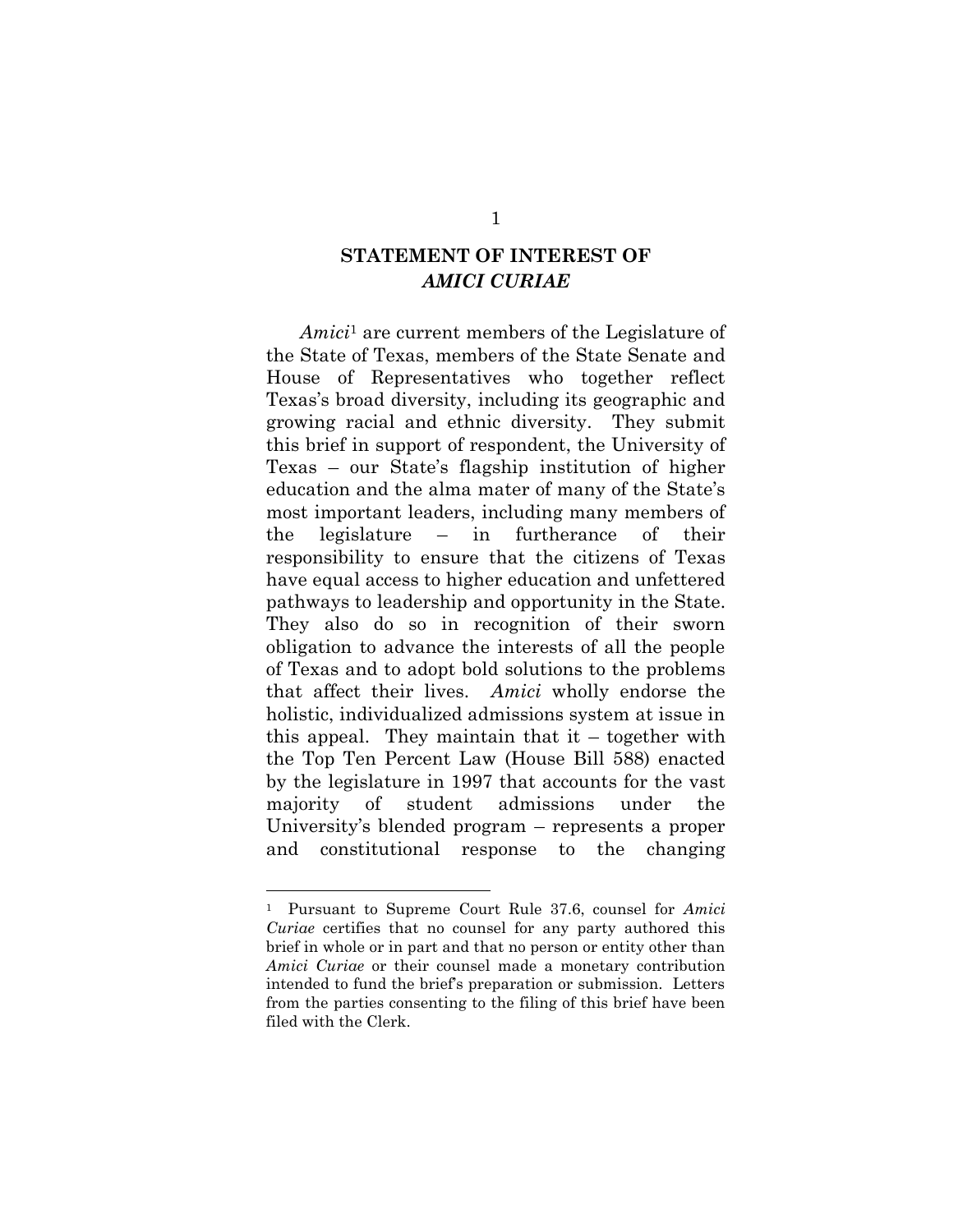demographics of our State and the challenges facing higher education in the 21st Century. The university admissions process that these strategies comprise - which the Legislature has formally endorsed -reflect the state of Texas's ongoing democratic conversations about the realities of race within its jurisdiction and considered judgment about the specific solutions necessary to advance its educational objectives amidst such challenges.

**Senator Rodney Ellis** (D-Houston, District 13) has served as a member of the Texas Senate since 1990.

**Representative Hubert Vo** (D-Houston, District 149) has served as a member of the Texas House of Representatives since 2005.

**Representative Sylvester Turner** (D-Houston, District 139) has served as a member of the Texas House of Representatives since 1989.

**Representative Rafael Anchia** (D-Dallas, District 103) has served as a member of the Texas House of Representatives since 2005.

**Representative Ron Reynolds** (D-Missouri City, District 27) has served as a member of the Texas House of Representatives since 2011.

**Representative Donna Howard** (D-Austin, District 48) has served as a member of the Texas House of Representatives since 2006.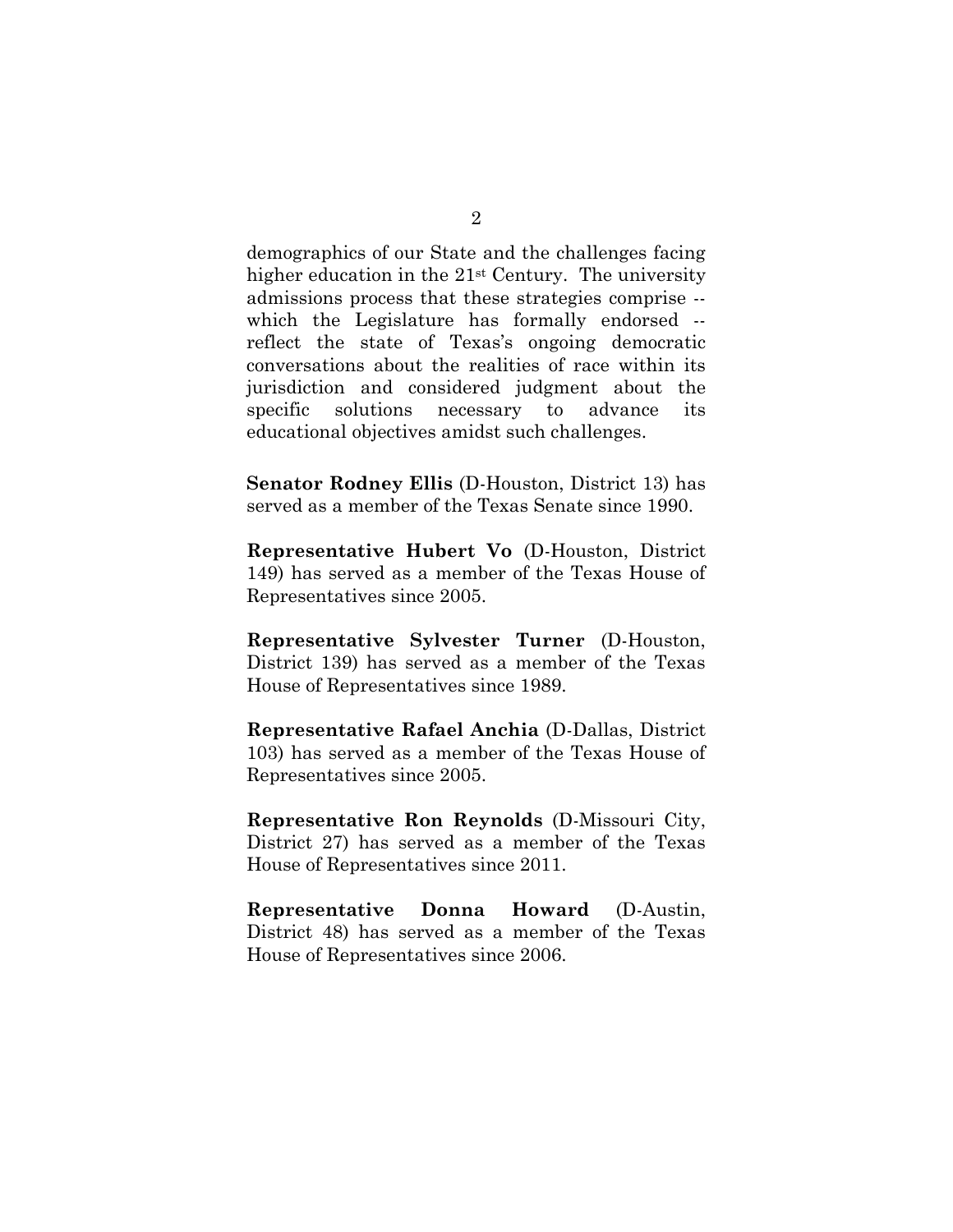**Senator Judith Zaffirini** (D-Laredo, District 21) has served as a member of the Texas Senate since 1987.

**Representative Ramon Romero, Jr.** (D-Fort Worth, District 90) has served as a member of the Texas House of Representatives since 2015.

**Senator Royce West** (D-Dallas, District 23) has served as a member of the Texas Senate since 1993.

**Senator Carlos Uresti** (D-San Antonio, District 19) served as a member of the Texas House of Representatives from 1997 to 2006 and has served as a member of the Texas Senate since 2006.

**Representative Ana Hernandez** (D-Houston, District 143) has served as a member of the Texas House of Representatives since 2005.

**Senator Sylvia Garcia** (D-Houston, District 6) has served as a member of the Texas Senate since 2013.

**Representative Armando Walle** (D-Houston, District 140) has served as a member of the Texas House of Representatives since 2009.

**Representative Ruth Jones McClendon** (D-San Antonio, District 120) has served as a member of the Texas House of Representatives since 1996.

**Representative Armando Martinez** (D-Weslaco, District 39) has served as a member of the Texas House of Representatives since 2005.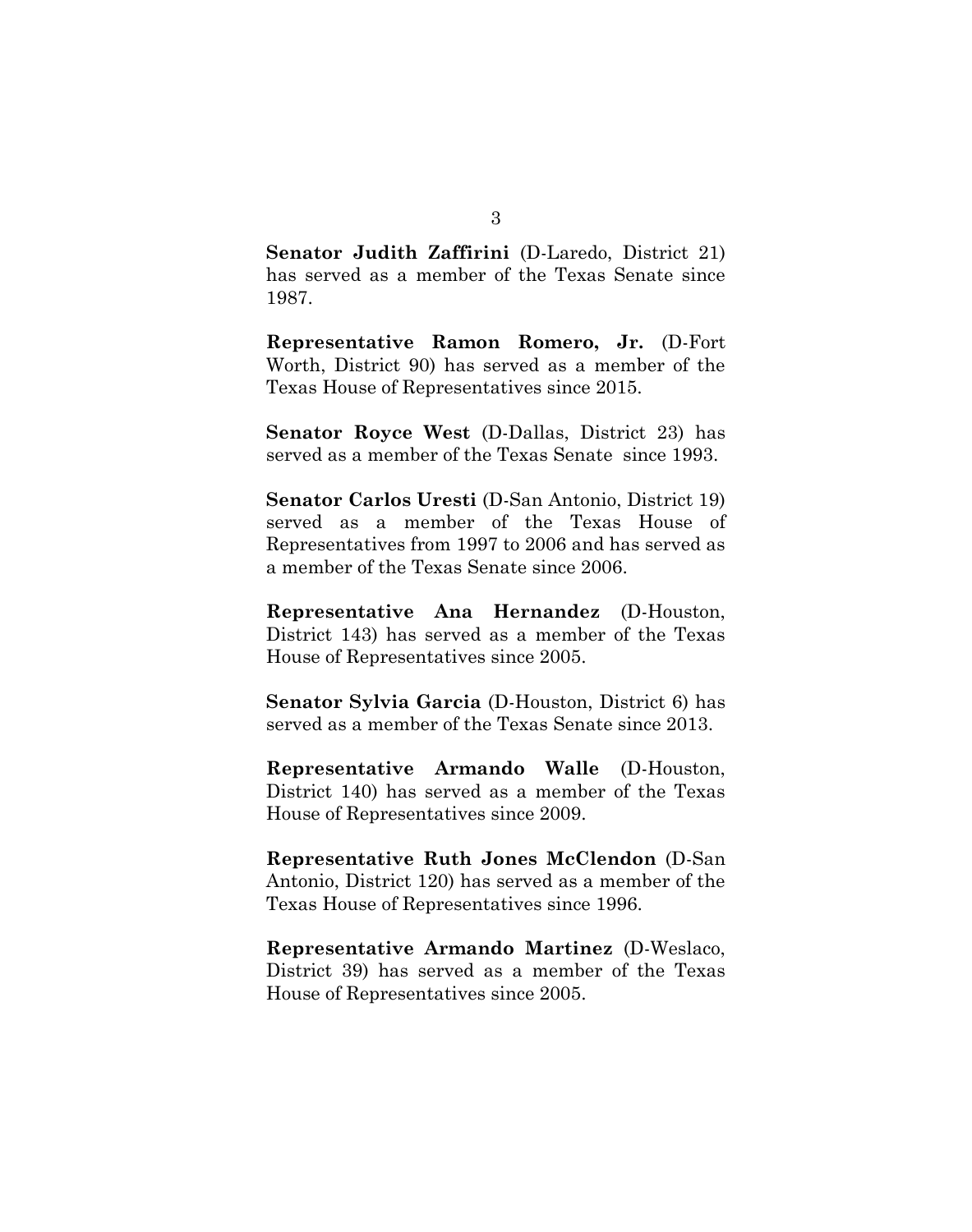**Representative Terry Canales** (D-Edinburg, District 40) has served as a member of the Texas House of Representatives since 2013.

**Senator Juan Hinojosa** (D-McAllen, District 20) served as a member of the Texas House of Representatives from 1981 to 1991 and 1997 to 2003 and has served as a member of the Texas Senate since 2003.

**Representative Justin Rodriguez** (D-San Antonio, District 125) has served as a member of the Texas House of Representatives since 2013.

**Senator José Rodr**í**guez** (D-El Paso, District 29) has served as a member of the Texas Senate since 2011.

**Representative Mary González** (D-Clint, District 75) has served as a member of the Texas House of Representatives since 2013.

**Representative Chris Turner** (D-Grand Prairie, District 101) served as a member of the Texas House of Representatives from 2009 to 2011 and again since 2013.

**Representative Elliott Naishtat** (D-Austin, District 49) has served as a member of the Texas House of Representatives since 1991.

**Senator John Whitmire** (D-Houston, District 15) served as a member of the Texas House of Representatives from 1973 to 1983 and has been a member of the Texas Senate since 1983.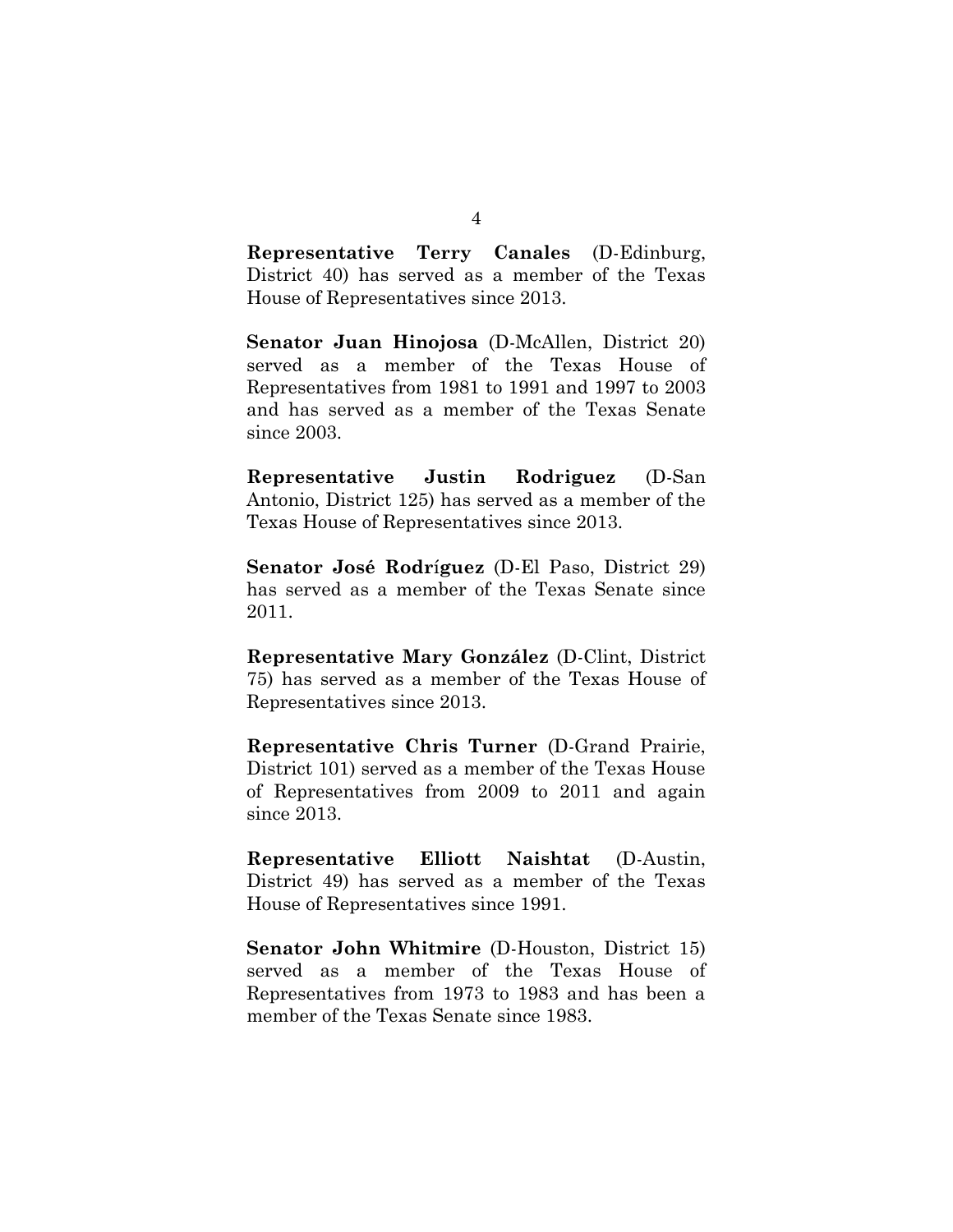**Representative Jessica Farrar** (D-Houston, District 148) has served as a member of the Texas House of Representatives since 1995.

**Representative Celia Israel** (D-Austin, District 50) has served as a member of the Texas House of Representatives since 2014.

**Representative Helen Giddings** (D-Dallas, District 109) has served as a member of the Texas House of Representatives since 1993.

**Representative Poncho Nevárez** (D-Eagle Pass, District 74) has served as a member of the Texas House of Representatives since 2013.

**Senator Eddie Lucio, Jr.** (D-Brownsville, District 27) served as a member of the Texas House of Representatives from 1987 to 1991 and has been a member of the Texas Senate since 1991.

**Senator José Menéndez** (D-San Antonio, District 26) served as a member of the Texas House of Representatives from 2001 to 2015 and has been a member of the Texas Senate since 2015.

**Senator Kirk Watson** (D-Austin, District 14) has served as a member of the Texas Senate since 2007.

**Representative Alma Allen** (D-Houston, District 131) has served as a member of the Texas House of Representatives since 2005.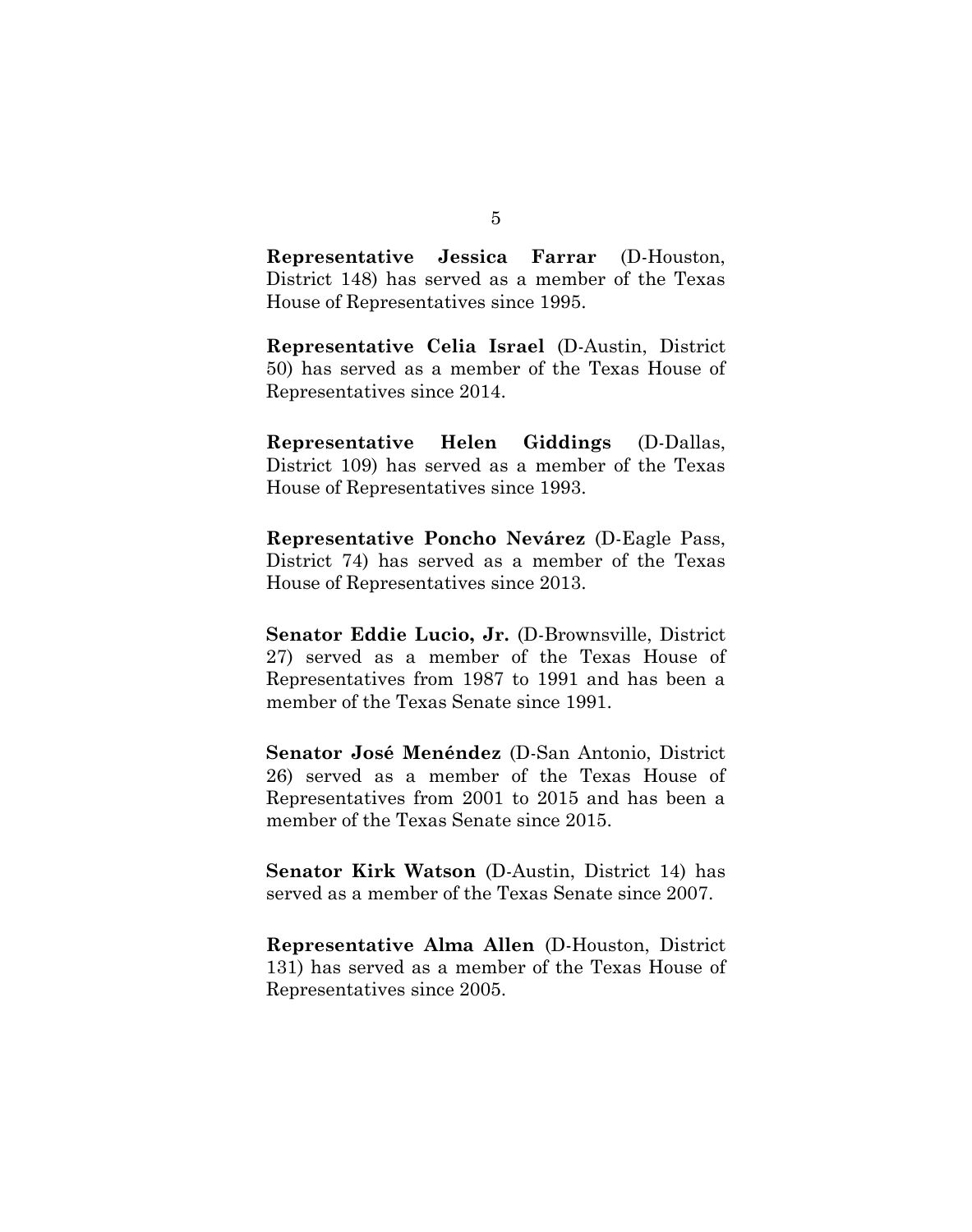**Representative Carol Alvarado** (D-Houston, District 145) has served as a member of the Texas House of Representatives since 2009.

**Representative Yvonne Davis** (D-Dallas, District 111) has served as a member of the Texas House of Representatives since 1993.

**Representative Joe Deshotel** (D-Beaumont, District 22) has served as a member of the Texas House of Representatives since 1999.

**Representative Garnet Coleman** (D-Houston, District 147) has served as a member of the Texas House of Representatives since 1991.

**Representative Harold Dutton, Jr.** (D-Houston, District 142) has served as a member of the Texas House of Representatives since 1985.

**Representative Eric Johnson** (D-Dallas, District 100) has served as a member of the Texas House of Representatives since 2010.

**Representative René Oliveira** (D-Brownsville, District 37) served as a member of the Texas House of Representatives from 1981 to 1987 and again since 1991.

**Representative Senfronia Thompson** (D-Houston, District 141) has served as a member of the Texas House of Representatives since 1973.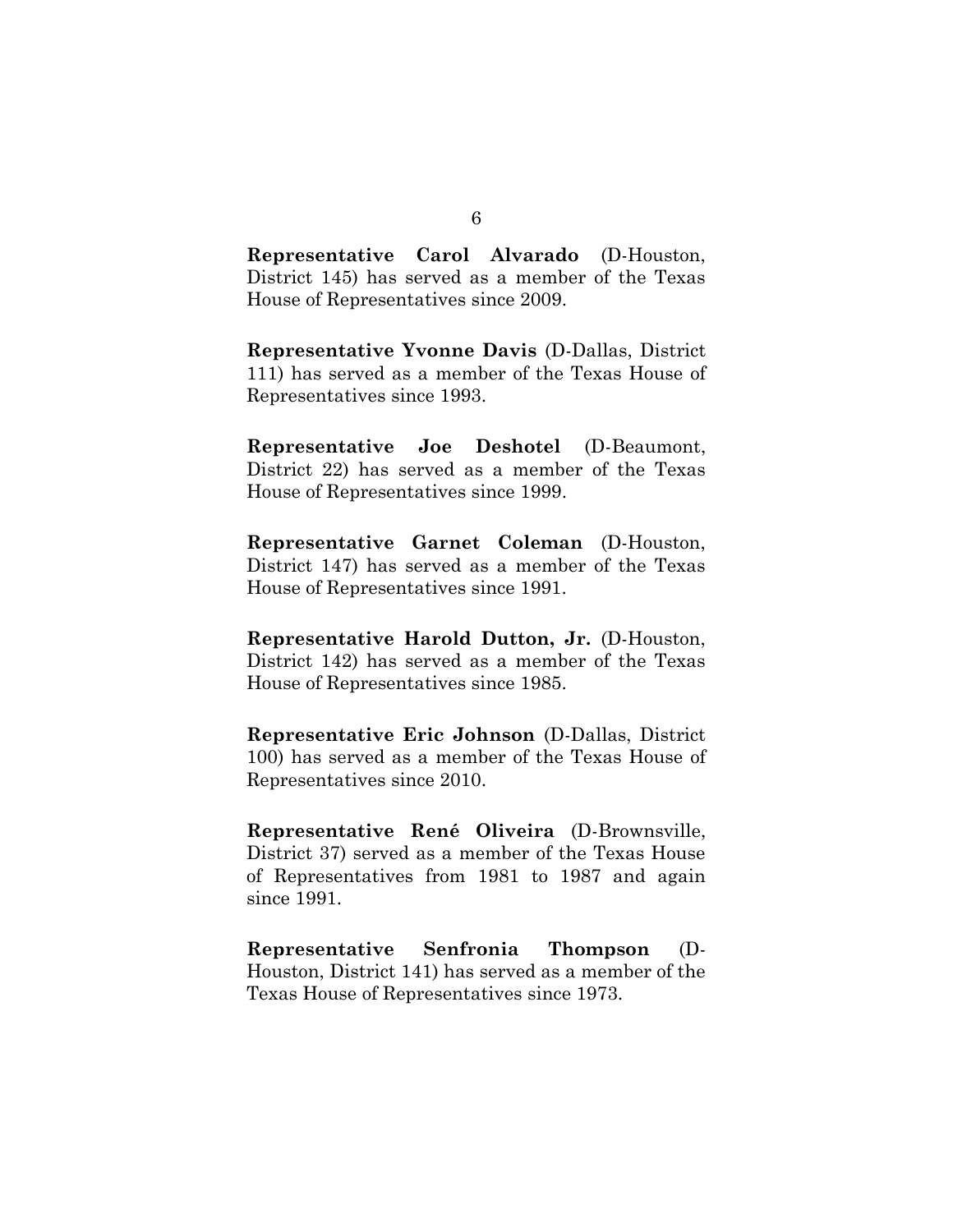**Representative Trey Martinez Fischer** (D-San Antonio, District 116) has served as a member of the Texas House of Representatives since 2001.

**Representative Abel Herrero** (D-Robstown, District 34) served as a member of the Texas House of Representatives from 2005 to 2011 and again since 2013.

**Representative Eddie Rodriguez** (D-Austin, District 51) has served as a member of the Texas House of Representatives since 2003.

**Representative Gene Wu** (D-Houston, District 137) has served as a member of the Texas House of Representatives since 2013.

**Representative Nicole Collier** (D-Dallas, District 95) has served as a member of the Texas House of Representatives since 2013.

**Representative Borris Miles** (D-Houston, District 146) served as a member of the Texas House of Representatives from 2007 to 2009 and again since 2011.

**Representative Roberto Alonzo** (D-Dallas, District 104) served as a member of the Texas House of Representatives from 1993 to 1997 and again since 2003.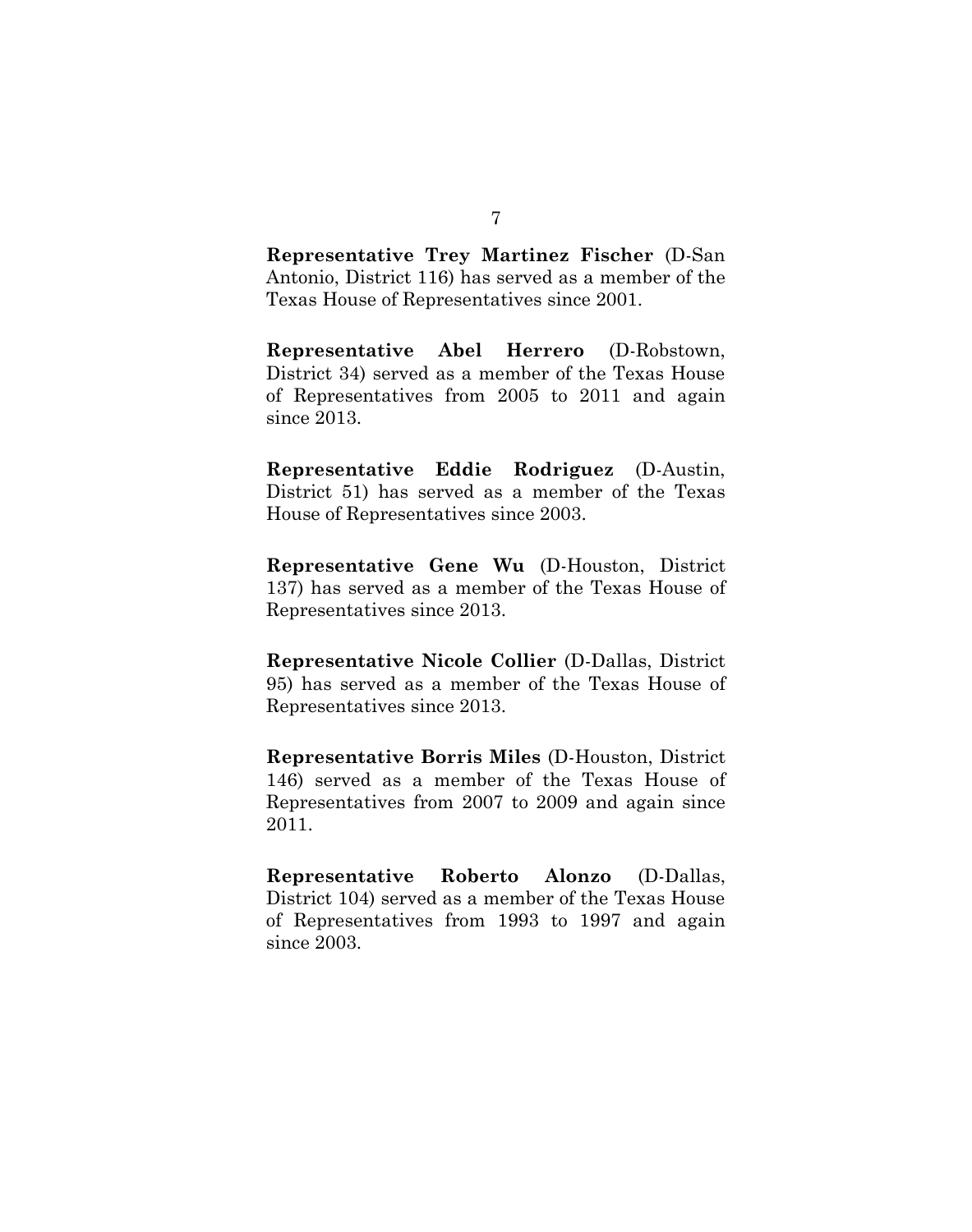**Representative Diego Bernal** (D-San Antonio, District 123) has served as a member of the Texas House of Representatives since 2015.

**Representative Joe Moody** (D-El Paso, District 75) has served as a member of the Texas House of Representatives since 2009.

**Representative R.D. "Bobby" Guerra** (D-Mission, District 41) has served as a member of the Texas House of Representatives since 2012.

**Representative Toni Rose** (D-Dallas, District 110) has served as a member of the Texas House of Representatives since 2013.

**Representative Roland Gutierrez** (D-San Antonio, District 119) has served as a member of the Texas House of Representatives since 2008.

**Representative Dawnna Dukes** (D-Austin, District 46) has served as a member of the Texas House of Representatives since 1995.

**Representative César Blanco** (D-El Paso, District 76) has served as a member of the Texas House of Representatives since 2015.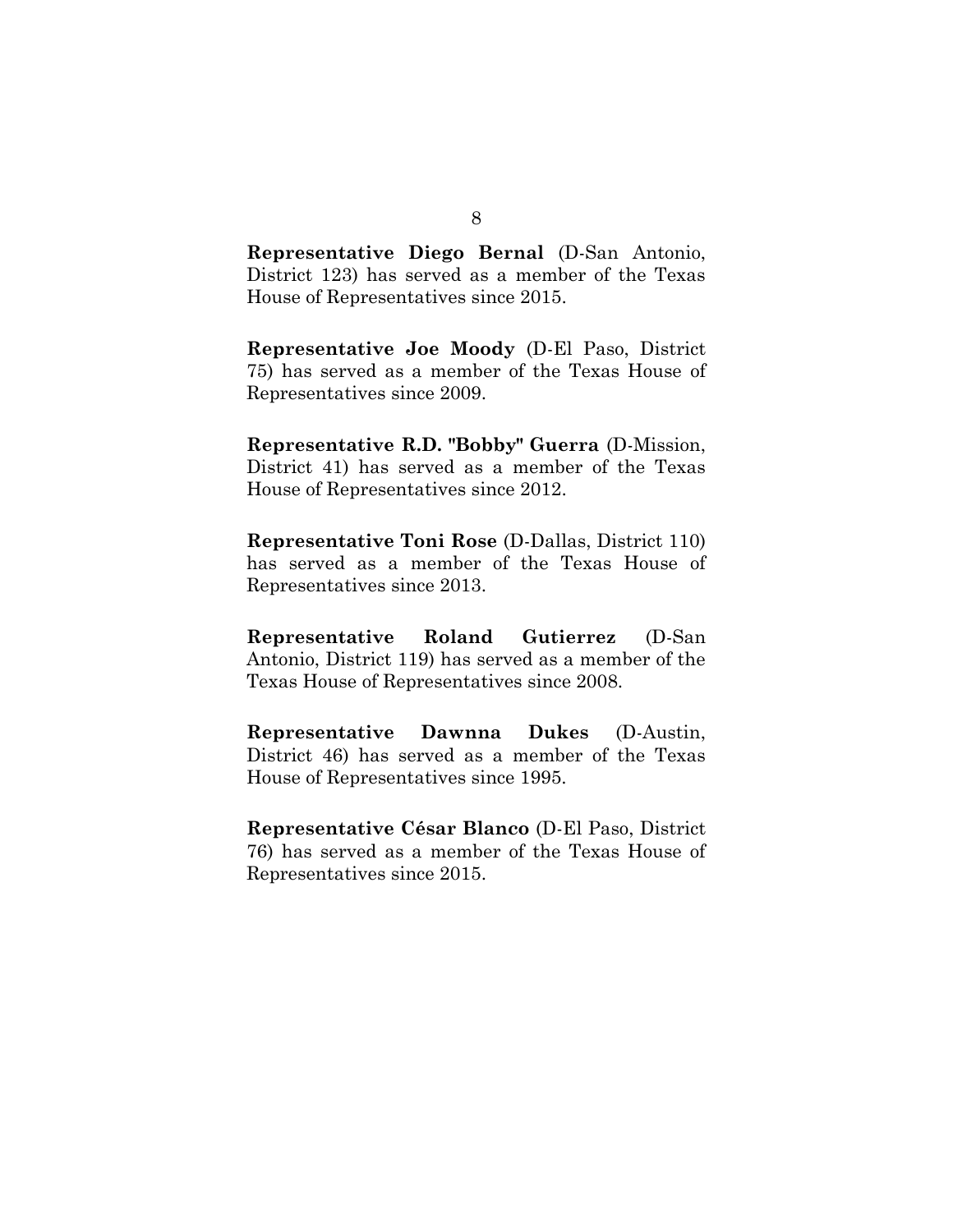#### **SUMMARY OF ARGUMENT**

Our country is in the midst of an ongoing "national dialogue" regarding higher education, diversity, and the best ways to ensure educational access and opportunity. *Schuette v. Coalition to Defend Affirmative Action, et al.*, 134 S.Ct. 1623, 1631 (2014). This Court has recently not only affirmed the principle that "our federal structure 'permits [State] innovation and experimentation'" in addressing the nation's most pressing problems, *id.* at 1630 (quoting *Bond v. United States*, 131 S.Ct. 2355, 2364 (2011), but has also underscored the "significance" of such experimentation in the public educational context, *id.*, an area of critical importance. *See Grutter v. Bollinger*, 539 U.S. 306, 331 (2003) (underscoring "the overriding importance of preparing students for work and citizenship"). It has also acknowledged that states, within constitutional limits, may reasonably reach different conclusions about how best to respond to educational conditions and dynamics within their jurisdictions. *See Schuette*, 134 S.Ct. at 1630-31. Indeed, our federal system contemplates and even encourages such diversity in state decision making. *Younger v. Harris*, 401 U.S. 37, 44 (1971).

In respect of its higher education admissions, Texas -- one of the "active lab[s] of experimentation embraced by the Court in *Schuette v. BAMN*," *Fisher*, Petitioner's Appendix at 33a-34a (Pet. App.) - - has taken thoughtful and considered steps to address the realities of race and 21st Century higher education, in a state that is rapidly growing and increasingly diverse. These are formidable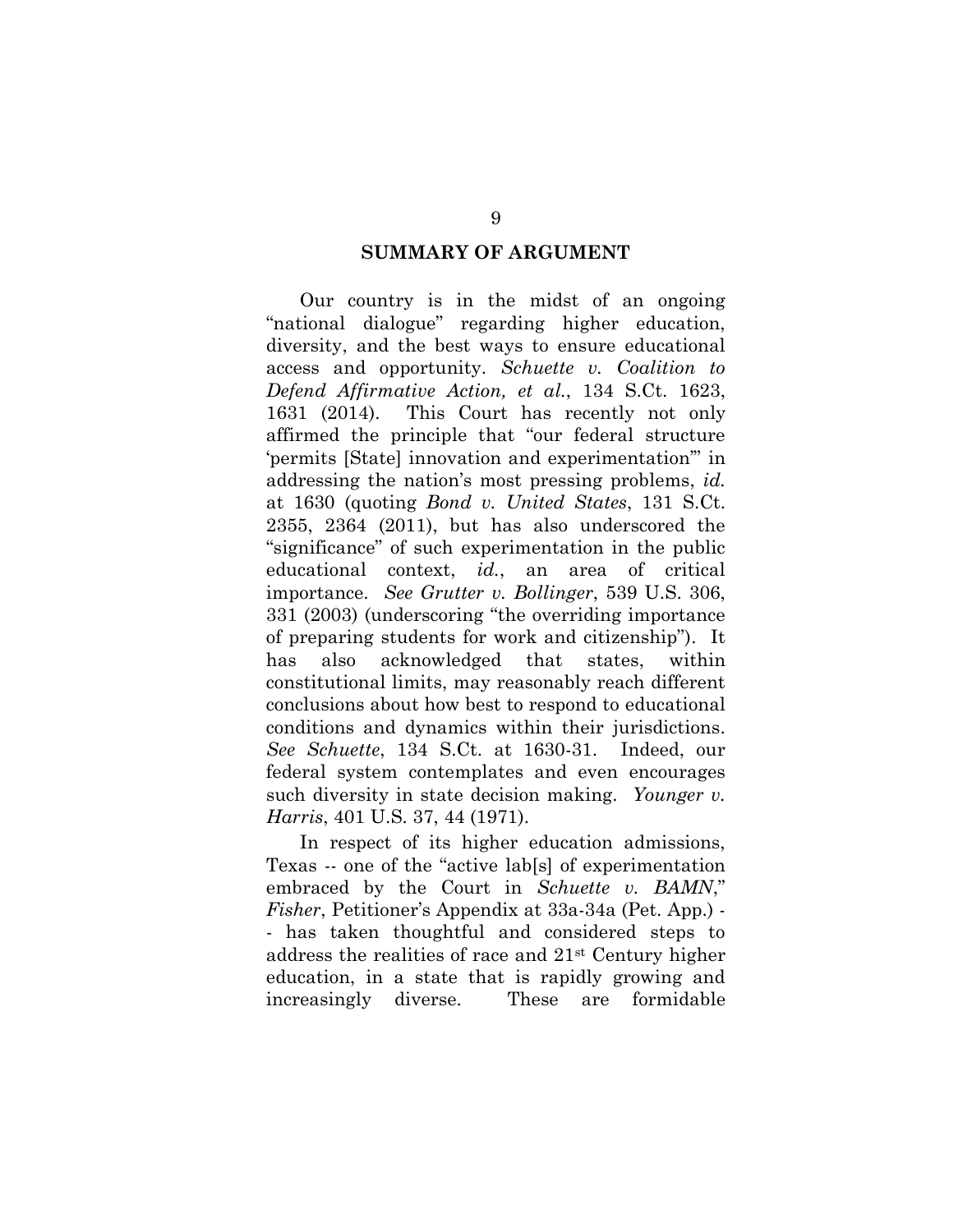challenges acknowledged by this Court in its multiple decisions affirming that "diversity is a compelling interest that can justify the narrowly tailored use of race in selecting applicants for admission to public universities." *Grutter v. Bollinger*, 539 U.S. at 322, 325; *see also,* Pet. App. at 104a-08a; *Grutter*, *supra*; *Regents of Univ. of Cal. v. Bakke,* 438 U.S. 265, 307-09 (1978). The University of Texas ("UT") – our state's flagship university – has, since 2004, utilized a hybrid admissions system designed to ensure that all students enrolled there received the benefits of a diverse education. That admissions system – adopted after years of experimentation, collaboration, and study on the part of the State Legislature and educators – consists of two parts that work in concert with one another.

The first component of UT's admissions system, the Top Ten Percent Law – which was enacted 15 years ago in the wake of the U.S. Court of Appeals for the Fifth Circuit's decision in *Hopwood v. Texas*, 78 F.3d 932, 957 (5th Cir. 1996) – mandates that "Texas high school seniors in the top ten percent of their class be automatically admitted to any Texas state university [including the University of Texas]." Pet. App. 165a (citing Tex. Educ. Code § 51.803 (1997)). The vast majority of the entering class is admitted under the Top Ten Percent Law. For example, in 2008, when petitioner applied to the University, 81 percent of the entering class gained admission under this provision. *Id.* at 172a.

The second component of UT's admissions program affects applicants who, like petitioner, are not admitted through the operation of the Top Ten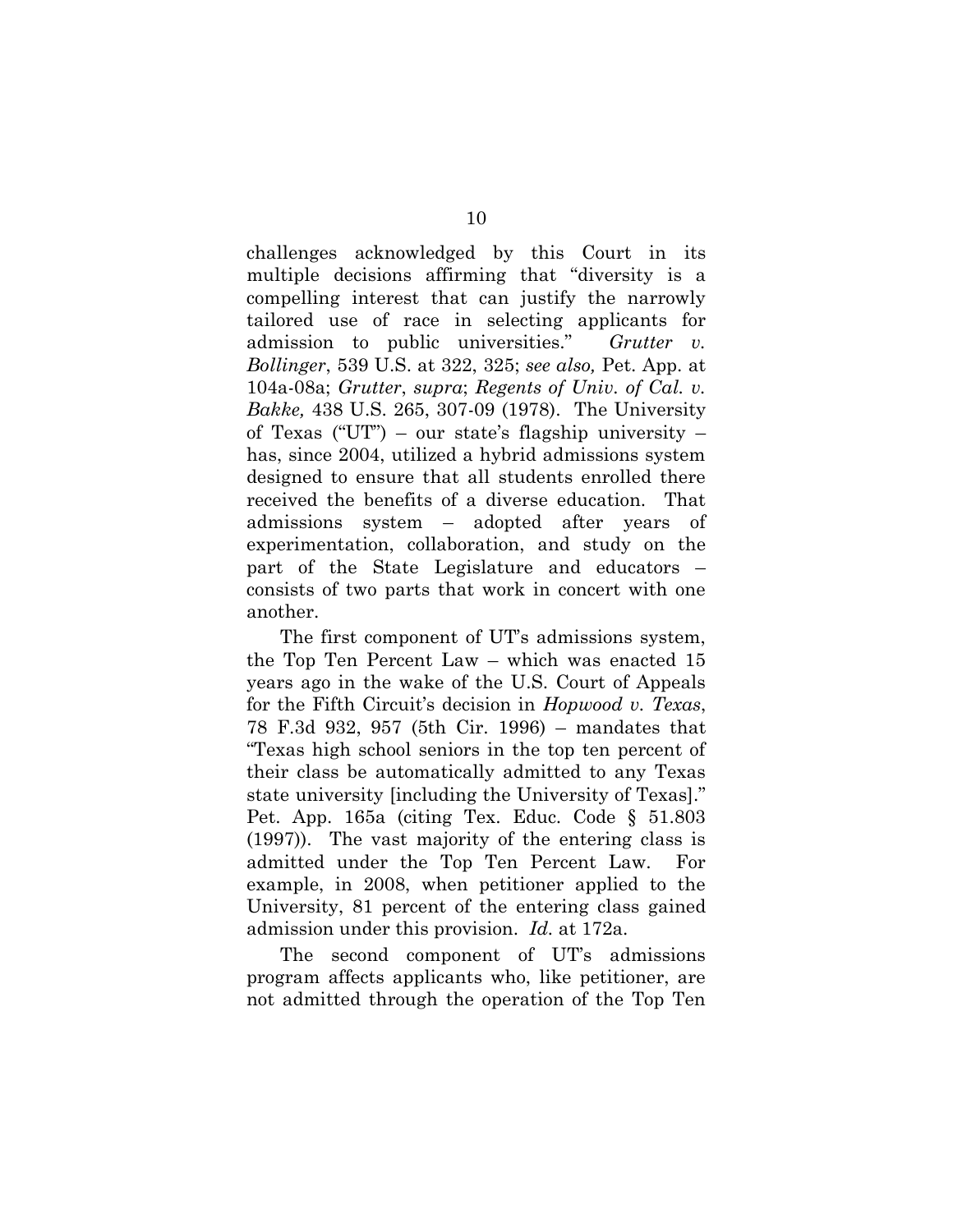Percent Law. Since *Hopwood*, these students' applications have been reviewed through a holistic, individualized process that permits educators to consider both an Academic Index ("AI") composed of grades and test scores and a Personal Achievement Index ("PAI") that evaluates leadership, student honors, prior work history, community involvement and extracurricular activities, socioeconomic status and other unique factors and accomplishments. Beginning with the admissions cycle for the 2005 freshman class, educators are permitted to consider race as one of many factors under the holistic, individualized review process that comprises part of the University of Texas's overall admissions system. The holistic program adopted by UT fully complies with the requirements of strict scrutiny. *Id*. at 104a-08a. It is functionally identical to the plan approved by this Court in *Grutter*, as the Court of Appeals previously noted*. Id*. at 217a.

In reasserting and even expanding her challenge to the constitutionality of UT's admissions program, petitioner proceeds as if the law has somehow changed since *Grutter* was decided. But this Court's 2013 decision in *Fisher* did not alter or "retreat" from prior precedent. *Id*. at 16a. It merely affirmed its earlier holding in *Grutter*. *See id*. at 104a-08a; *see also id*. at 14a-18a. Petitioner, at bottom, objects to race playing *any* role at all in the holistic, individualized and comprehensive process of applicant review utilized by admissions officials. She asks this Court either to ignore the settled law of *Grutter* and now *Fisher* to find that the Top Ten Percent Law precludes supplementation by a *Grutter* type process or, in the alternative, to overrule its earlier decisions so that UT's program can be struck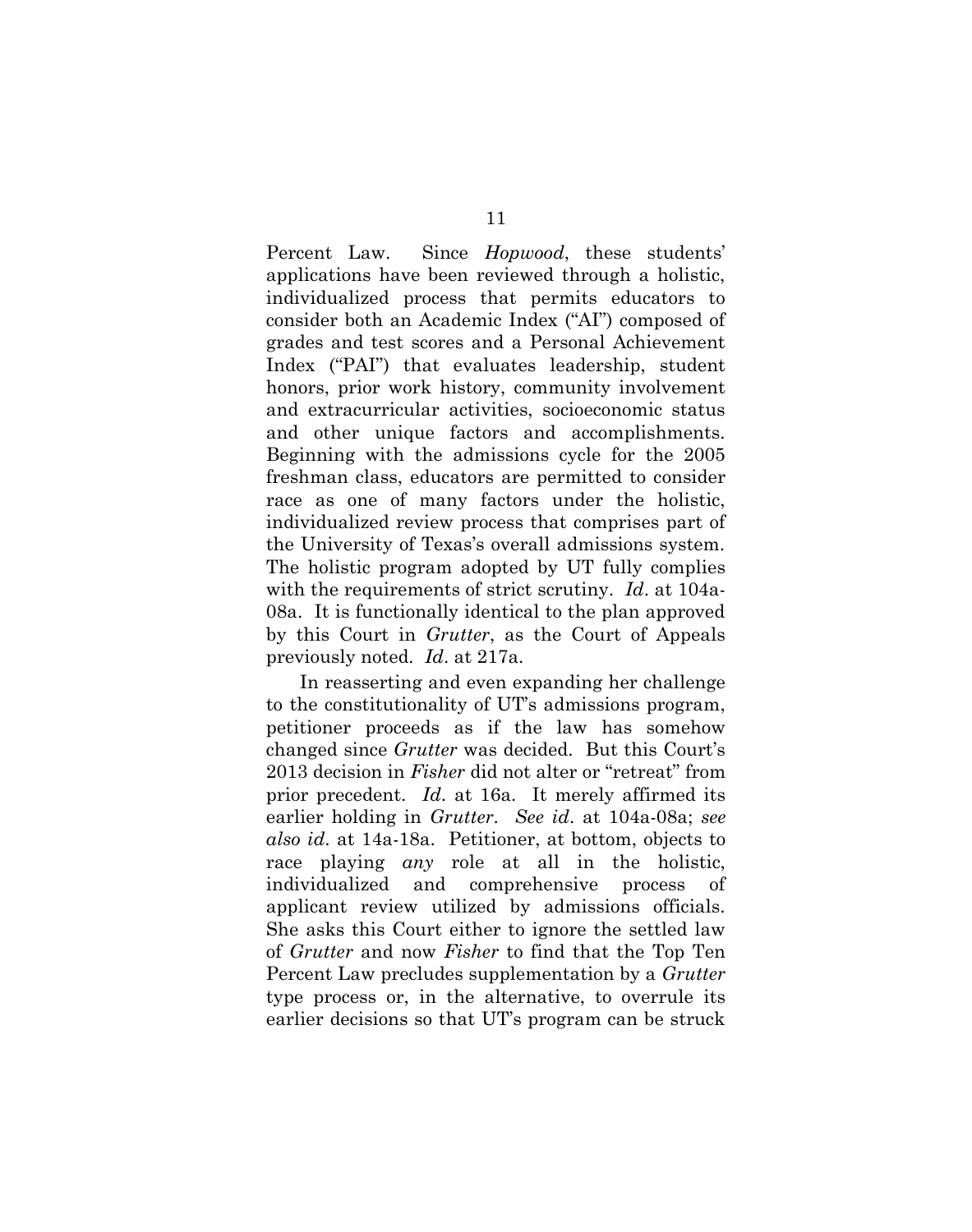down. *Amici* respectfully submit that this Court should decline this invitation. Texas and its educational institutions have engaged in years of good-faith experimentation with a race-neutral system that has proven inadequate to achieve the compelling interests in diversity sought to be attained. Given this, Texas' use of a multi-variable process which includes consideration of race and ethnicity among a range of other factors is both constitutional and fully consistent with this Court's precedents. Accepting petitioner's argument would run the risk of preventing Texas and other states "from experimenting and exercising their own judgment in an area to which States lay claim by right of history and expertise." *United States v. Lopez*, 514 U.S. 549, 583 (Kennedy, J., concurring).

This Court's precedents require state institutions of higher education to investigate "workable race-neutral alternatives that will achieve the diversity the university seeks" before resorting to any program that relies upon race. *Grutter*, 539 U.S. at 339. This fact is fully acknowledged by UT and its leaders, all dedicated public servants who work closely with *amici* and other State Legislators. Texas and UT officials spent seven years experimenting with the race-neutral Top Ten Percent Law before the judgment to reconsider the use of race as one factor in admissions was ever made. But UT rightfully resists petitioner's illconceived argument that use of a race-neutral strategy that achieves some moderate results necessarily precludes the subsequent consideration of race and ethnicity in higher education permitted by *Grutter*. In this case, government officials have made an evidence-based determination that the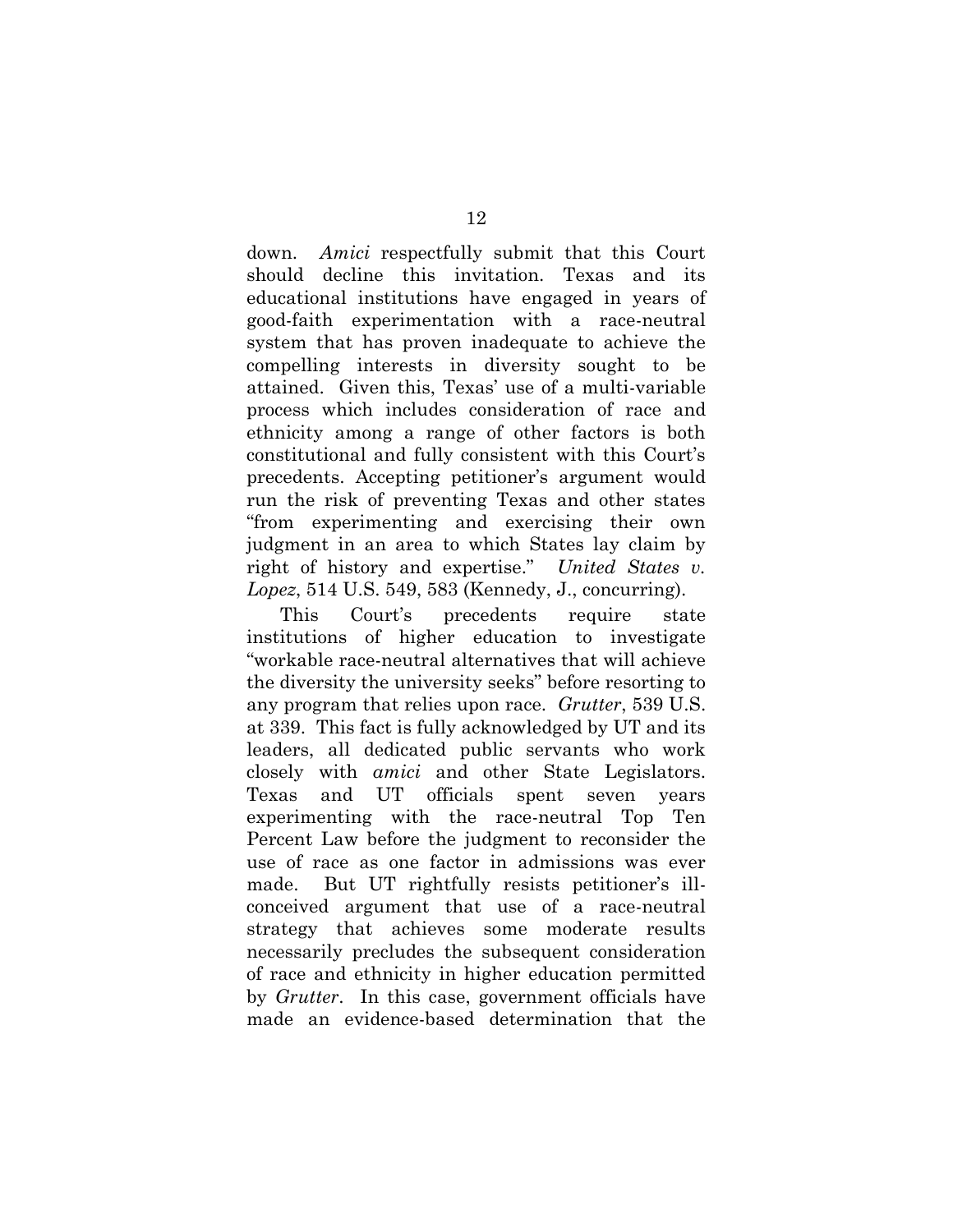compelling educational benefits offered by a broadly diverse student body have not been achieved using the Top Ten Percent Law exclusively. Petitioner's argument to preclude them from applying additional criteria to bridge this gap not only has no foundation in this Court's precedents, but is expressly contrary to them.

Petitioner asks this Court to force states into a permanent choice between the two tracks – one raceneutral, the other race-conscious. In the real world, states and their leaders, including *amici* and other Texas Legislators, do not have the luxury of putting their higher education systems on autopilot, blind to demographic changes and pressures that exist and affect education on the ground. Charged with educating students who will go on to be future Presidents, military leaders, or business giants, *Sweatt v. Painter*, 339 U.S. 629, 634 (1950), states and especially their flagship public universities have the obligation to address such pressures and to develop solutions that respond to circumstances in real time as they develop, "where the best solution is [often] far from clear." *Grutter*, 539 U.S. at 342 (quoting *Lopez,* 514 U.S. at 581 (Kennedy, J., concurring)). UT did that in this case – no more and no less. It altered its admissions program only after nearly a year of study and seven years of experience with race-neutral alternatives showed that UT students were not receiving the full benefits of educational diversity. By retaining its primary reliance on the Top Ten Percent Law, UT has implemented an admissions program that deploys race in the most "modest" way. *Grutter*, 539 U.S. at 387 (Kennedy, J., dissenting). That officials have taken note of the demographic changes affecting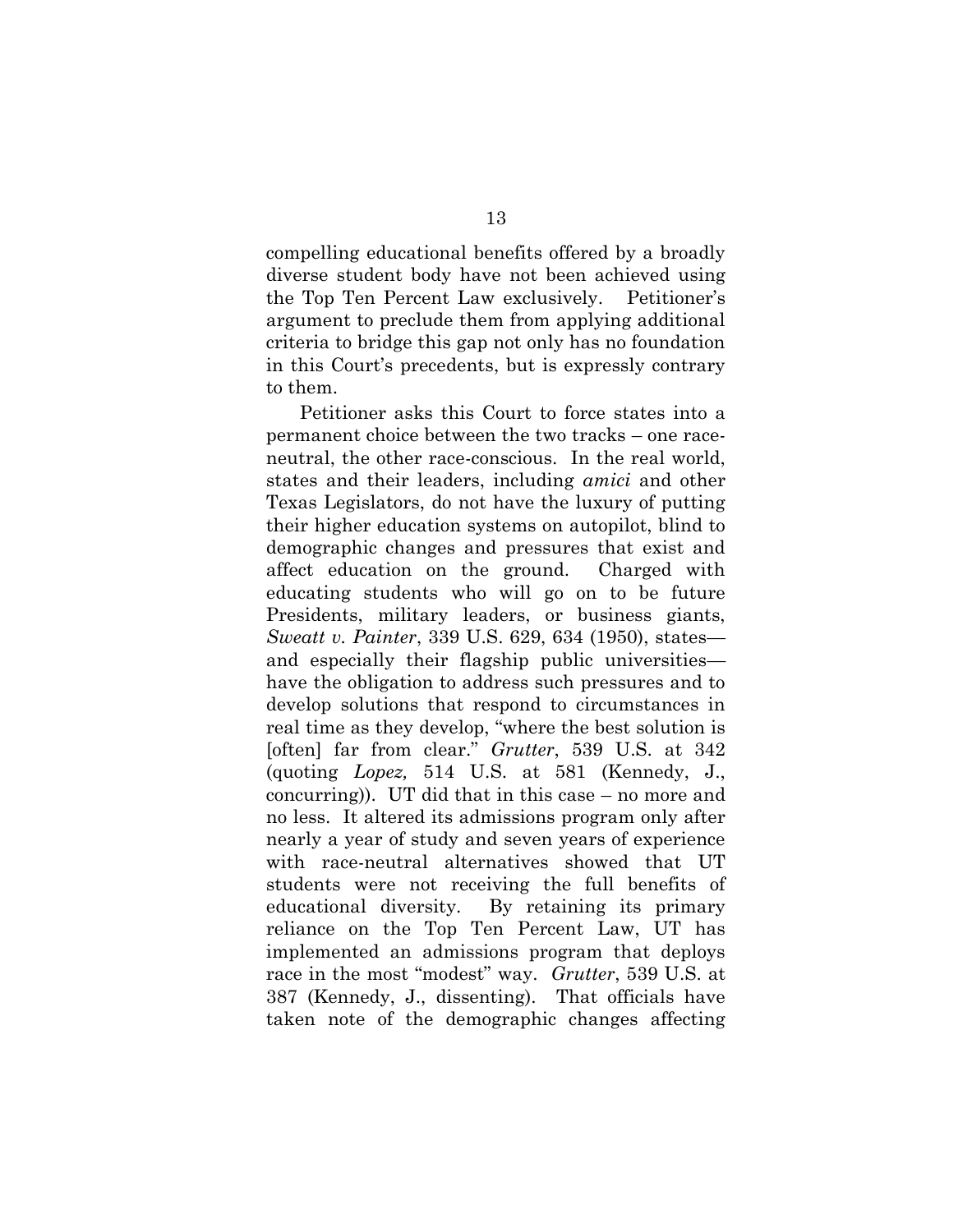institutions of higher education in Texas does not change this basic fact. *Amici* are justifiably proud of the University's status as one of the premier educational institutions in the nation and, indeed, the world. But the University is equally important because of the role it plays in the State as an engine of educational opportunity. Thus, the University's officials – as well as *amici* and other State Legislators – have an obligation to be aware of demographics so that we can ensure, as we must, that visibly open pathways to leadership and opportunity exist for all Texas citizens. *See Grutter*, 539 U.S. at 332. Indeed, the very future of our State and our Nation "depends upon leaders trained through wide exposure to the ideas and mores of students as diverse as this Nation of many peoples." *Id.* at 324 (internal citations omitted). This Court's precedents rightfully express deep skepticism of government decision making based solely on race. *Adarand Constructors, Inc. v. Pena,* 515 U.S. 200, 230 (1995). We cannot and should not return to the days when African Americans like Heman Sweatt were excluded from the University of Texas and other institutions of higher education merely because of their race. *Sweatt,* 339 U.S. at 631. That shameful legacy of exclusion is a necessary backdrop to UT's active efforts to achieve the educational benefits of diversity. States and localities are not obligated to ignore the current situation or to settle for an educational program that lacks the diversity necessary for students to maximize their potential inside and outside of the university. Pet. App. 109a; *Grutter,* 539 U.S. at 328-30. In our federal system, states are still invested with primary responsibility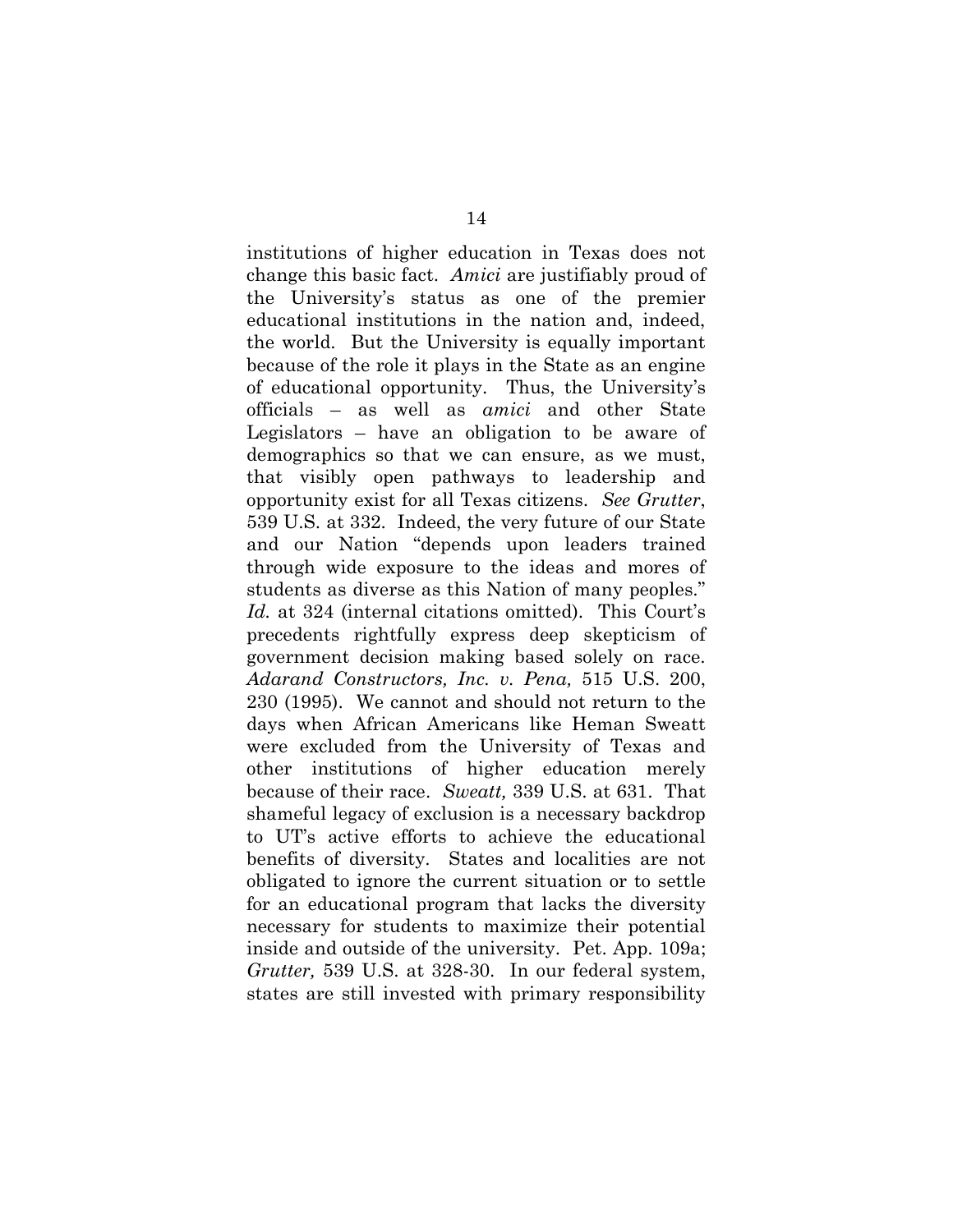for judgments pertaining to the education and training that our future leaders receive*. Id*. at 325*.*

The longstanding principles of strict scrutiny, which this Court reaffirmed and clarified in its earlier decision in this case, Pet. App. 109a-12a, not the scheme petitioner proposes, provide appropriate direction on how to tread the fine line that the Constitution maps out in the area of race. As the Court of Appeals held on remand, after careful adherence to the guidance *Fisher* provides*,* the admissions program employed by UT fully comports with those requirements, *id*. at 3a, 52a-54a, which impose meaningful and constitutionally required constraints on government uses of race and ethnicity as admission criteria, *id.* at 16a-19a. The UT admissions standards are not a process that has been unilaterally imposed by a university administrator but rather they reflect a unique, bipartisan, multi-racial process in which legislators, the Board of Regents, and educators worked together to advance important State educational priorities. That is the essence of federalism and of participatory democracy. This Court should thus affirm the lower court decision and uphold as constitutional UT's admissions policy – over which Texas legislators exercise continuing oversight – to ensure that UT continues to expand opportunities for students of all races, and to promote inclusion and access more generally.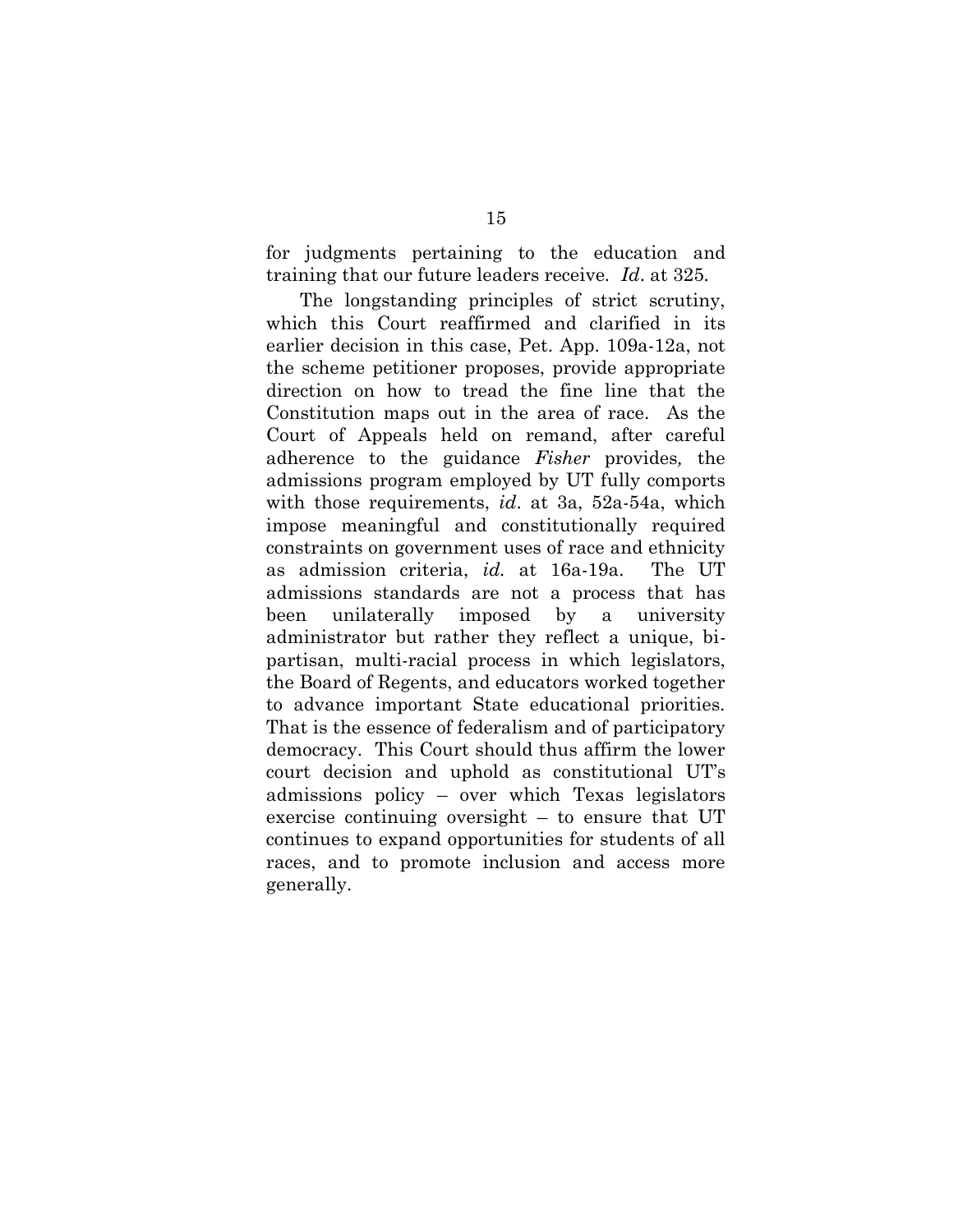#### **ARGUMENT**

## **I. THIS COURT'S PRECEDENTS ENCOURAGE THE CREATIVE SOLUTIONS AND STATE EXPERIMENTATION REFLECTED IN THE CHALLENGED UNIVERSITY OF TEXAS ADMISSIONS PROGRAM.**

The principle that "states [have] the final decision on the bulk of day-to-day matters," Henry J. Friendly, *Federalism: A Foreword*, 86 YALE L.J. 1019, 1034 (1977), is fundamental to our federal system. This Court has long affirmed and celebrated the role of states as "laboratories of experimentation" in our federal system and their capacity to generate solutions for the nation's most pressing problems. *Lopez*, 514 U.S. at 581-82 (Kennedy, J., concurring); *see also Grutter,* 539 U.S. at 342; *San Antonio Indep. Sch. Dist. v. Rodriguez,* 411 U.S. 1, 50 (1973). The states' ability to craft the kind of innovative solutions previously acknowledged by this Court, *see, e.g., Schuette,* 134 S.Ct. 1632, is most pronounced in areas where states carry out traditional functions critical to our democracy and national priorities. Education stands as one of the areas in which states and localities have been understood to possess special competencies. *See Brown v. Board of Ed. of Topeka,* 347 U.S. 483, 493 (1954) ("education is perhaps the most important function of state and local governments."); *Grutter,* 539 U.S. at 331 ("We have repeatedly acknowledged the overriding importance of preparing students for work and citizenship."); *Plyler v. Doe,* 457 U.S. 202, 221 (1982)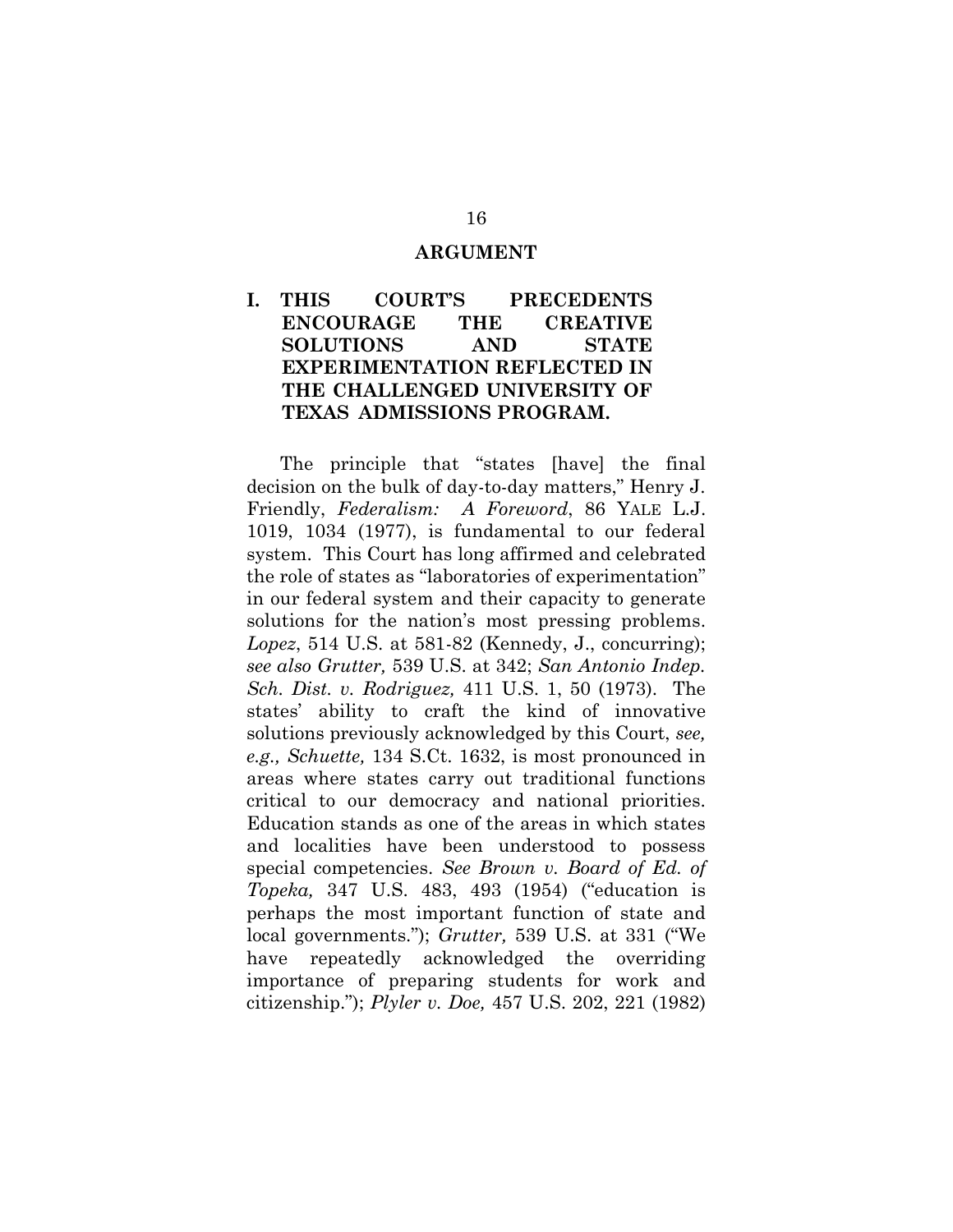(emphasizing "the importance of education in maintaining our basic institutions"); *Milliken v. Bradley,* 418 U.S. 717, 741-42 (1974) ("No single tradition in public education is more deeply rooted than local control over the operation of schools."); *San Antonio Indep. Sch. Dist.*, 411 U.S. at 50 ("No area of social concern stands to profit more from a multiplicity of viewpoints and from a diversity of approaches than does public education."); *Epperson v. Arkansas,* 393 U.S. 97, 104 (1968) ("By and large, public education in our Nation is committed to the control of state and local authorities."). The need for state and local officials to address matters of race and inequality in carrying out their obligations in this context has increasingly become apparent. *See, e.g., Parents Involved in Comm. Schs. v. Seattle Sch. Dist. No. 1,* 551 U.S. 701, 789 (2007) (Kennedy, J., concurring in part and concurring in the judgment) (emphasizing innovative strategies that government might deploy to bring "together students of diverse backgrounds and races").

The admissions program challenged in this case underscores Justice Brandeis's important observation that it "is one of the happy incidents of the federal system that a single courageous state may, if its citizens choose, serve as a laboratory; and try novel social and economic experiments without risk to the rest of the country." *New State Ice Co. v. Liebmann,* 285 U.S. 262, 386-87 (1932) (Brandeis, J., dissenting). It represents the State of Texas's effort to develop creative and innovative solutions to address the complex educational and demographic realities of 21st Century higher education as they present themselves within our jurisdiction. *Amici*, many of whom voted for the Top Ten Percent Law,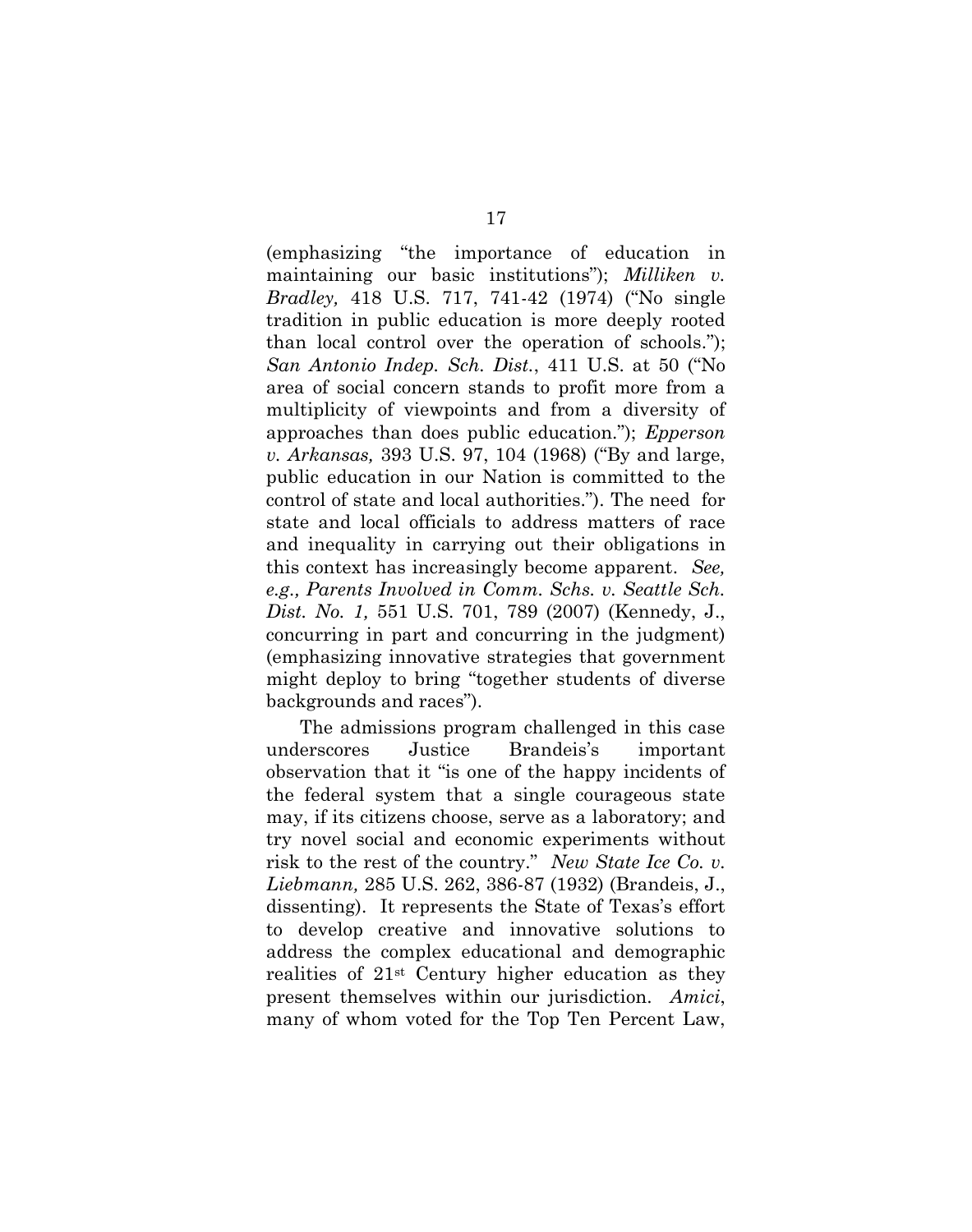are proud of that statute and the broad diversity – including geographic diversity – that it has helped to promote in Texas institutions of higher education. They recognize, however, that the changing demographics of Texas are such that the Top Ten Percent Law cannot accomplish all that is needed to ensure that UT students, who will graduate and possibly one day become state legislators themselves, receive the full benefits of a broadly diverse educational program and environment.

The challenged individualized review process has its roots in what, since 1997, has been an ongoing, iterative, and very particular series of initiatives designed to address enrollment at the University of Texas – the State's flagship institution and the proving ground for its future public and private sector leaders. The relevant starting point for this case is the United States Court of Appeals for the Fifth Circuit's 1996 decision in *Hopwood,* 78 F.3d 932. Following *Hopwood,* UT was required to abandon race-conscious admissions. *Id.* at 957.

In anticipation of a dramatic change in the profile of UT applicants, officials at that institution adopted various race-neutral strategies which they hoped would maintain diversity among UT's student body. In particular, UT determined to pair its Academic Index (AI) – a still utilized element of the admissions process that reflects a computation based on an applicant's high school grade point, rank, and standardized test scores – with an individualized, "holistic review" that sought "to identify and reward students whose merit as applicants was not adequately reflected by their class rank and test scores." Pet. App. 163-64a. Neither this change, nor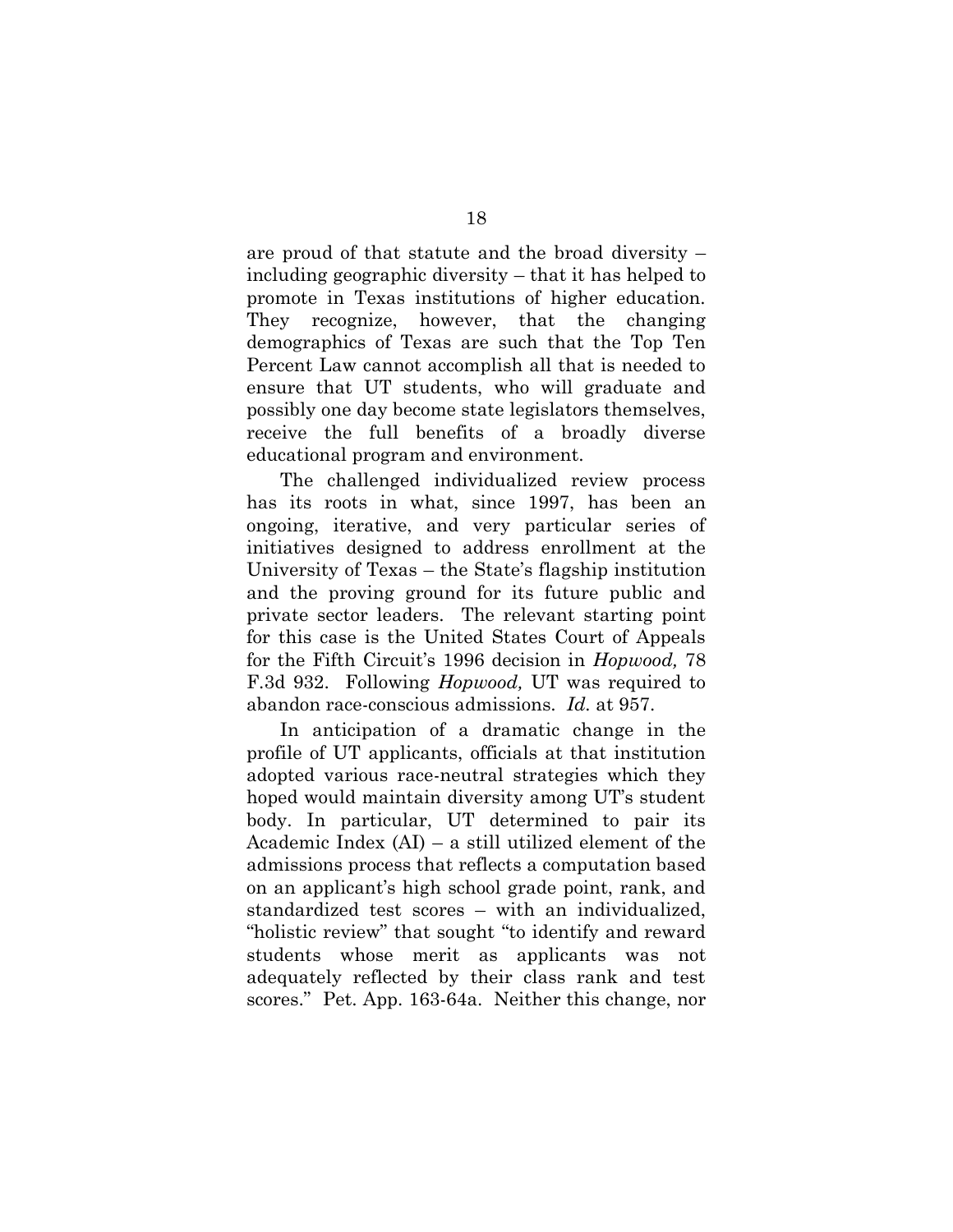several other race-neutral initiatives adopted by UT to boost minority enrollment – including targeted recruitment and outreach and scholarship programs – forestalled the adverse changes feared. *Id*. at 25a-29a. The number of African American and Latino students who matriculated as UT freshman still dropped precipitously.

Later in 1997, the Texas State Legislature responded to *Hopwood* and the changes in the student body at UT with the Top Ten Percent Law, House Bill 588, codified as Tex. Educ. Code § 51.803 (1997). Enacted by a bipartisan, multi-racial, and geographically diverse majority of the Legislature, including many of the *amici*, that statute effectively sets initial admissions standards at UT and other institutions by mandating "that Texas high school seniors in the top ten percent of their class be automatically admitted to any Texas state university [including UT]," Pet. App. 165a (citing Tex. Educ. Code § 51.803 (1997); *see also Statewide Higher Educational Admissions Policy,* HB588, House Research Organization Bill Analysis (April 15,  $1997$ <sup>2</sup> at 1. The purpose of this racially-neutral plan was two-fold: to ensure meaningful diversity at institutions such as UT and to "ensure a highly qualified pool of students," Pet. App. 269a (citation omitted), while expanding the range of high schools sending students to UT, *id*. at 310a. Ultimately, the Top Ten Percent Law had some success in diversifying the class racially and substantial success in diversifying it geographically, *id*. at 203a,

 $\overline{a}$ 

<sup>2</sup> Available at

http://www.hro.house.state.tx.us/pdf/ba75r/hb0588.pdf#navpan es=0 (last visited Oct. 30, 2015).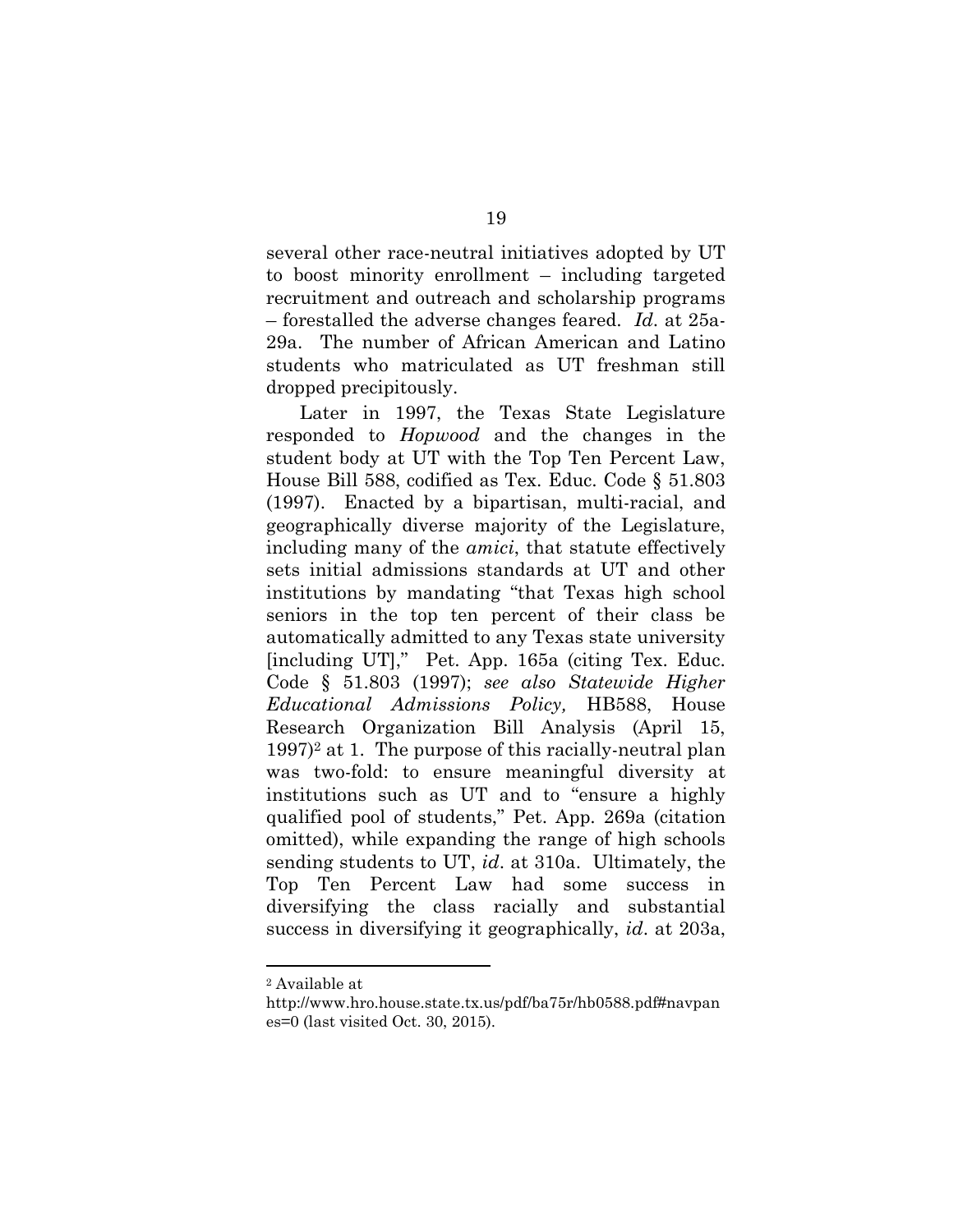but, in the judgment of multiple stakeholders in Texas, it failed fully to address the lack of broad diversity in the UT learning environment, *id.* at 42a, 167a-70a, 202a-03a.

Petitioner casts the individualized and holistic admissions process – in which race was one of many factors considered in reviewing applicants like her who did not rank in the top ten percent of their high school class – as the ill-conceived brain child of a lone group of administrators acting without factual support. Pet. Br. 7-8, 27-28. But she misunderstands the place of the holistic review system in UT's admissions process. Since 2004, UT has included race and ethnicity, along with a range of other factors – including "demonstrated leadership qualities, awards and honors, work experience and involvement in extracurricular activities and community service[s]," as well as "special circumstances" such as "the socioeconomic status of the applicant and his or her high school, the applicant's family status and family responsibilities, the applicant's standardized test score compared to the average of her high school" – in an applicant's PAI, which, in turn, is considered along with grades, test scores and essays in reviewing applicants who are not admitted through the Top Ten Percent Law. Pet. App. 174a. The overall admissions system, including the individualized program of review that considers race and ethnicity as one of many factors, is properly understood as the result of a collaborative, multi-pronged effort on the part of state legislative and educational officials, building upon the Top Ten Percent Law, to ensure open access and equity in one of the largest institutions of higher education in the country.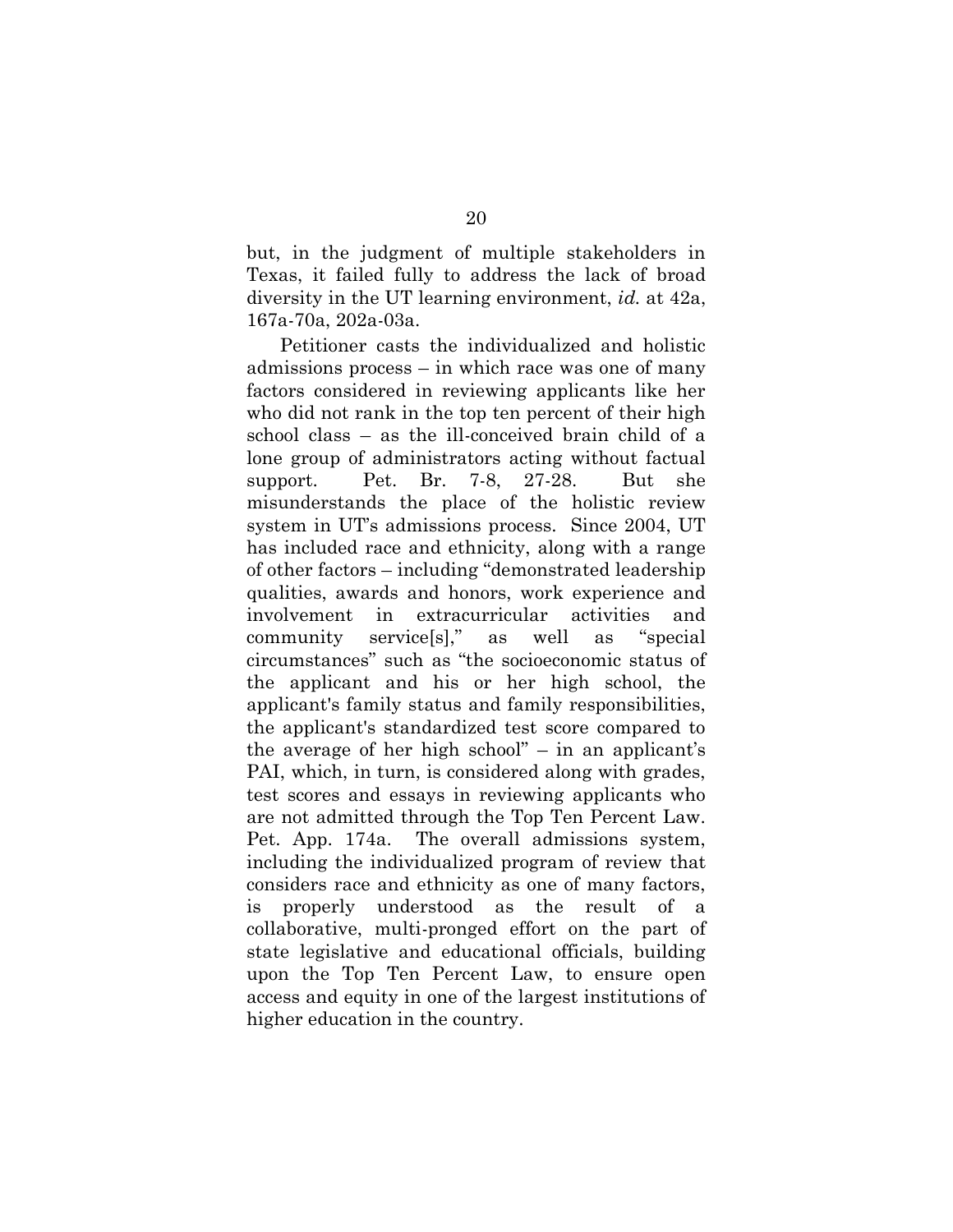In June 2003, this Court changed controlling constitutional law with its decision in *Grutter,* 539 U.S. 306, which overruled *Hopwood* and held that a compelling governmental interest exists for considering race as one of many factors in a system of holistic review to achieve the educational benefits of diversity. In contending that UT "leapt at the opportunity to reintroduce racial preferences" in *Grutter*'s wake, Pet. Br. 2, petitioner badly mischaracterizes the careful, deliberate process by which UT "reintroduce[d] race into its admissions" process. *Id*. at 7. The Legislature, significantly, did not act to repeal the Top Ten Percent Law. In August of 2003, the Board of Regents – which exercises the delegated authority to make educational decisions for the University of Texas $3$  – did, however, authorize the University of Texas to examine "whether to consider an applicant's race and ethnicity in admissions in accordance with the standards enunciated in *Grutter.*" Pet. App. 167a (internal citations omitted). Pursuant to this authorization, the University of Texas undertook a nearly year-long, deliberative review of its admissions process to determine whether race and ethnicity should be integrated into the admission process, *id.* at 169a, designed to determine whether the "University was enrolling a critical mass of underrepresented minorities," *id.* at 167a. Those studies found that "UT had not yet achieved the critical mass of underrepresented minority students

 $\overline{a}$ 

<sup>3</sup> Tex. Educ. Code § 65.11 (West 2011) (vesting the governance of the University of Texas system "in a board of nine regents appointed by the governor with the advice and consent of the Senate.").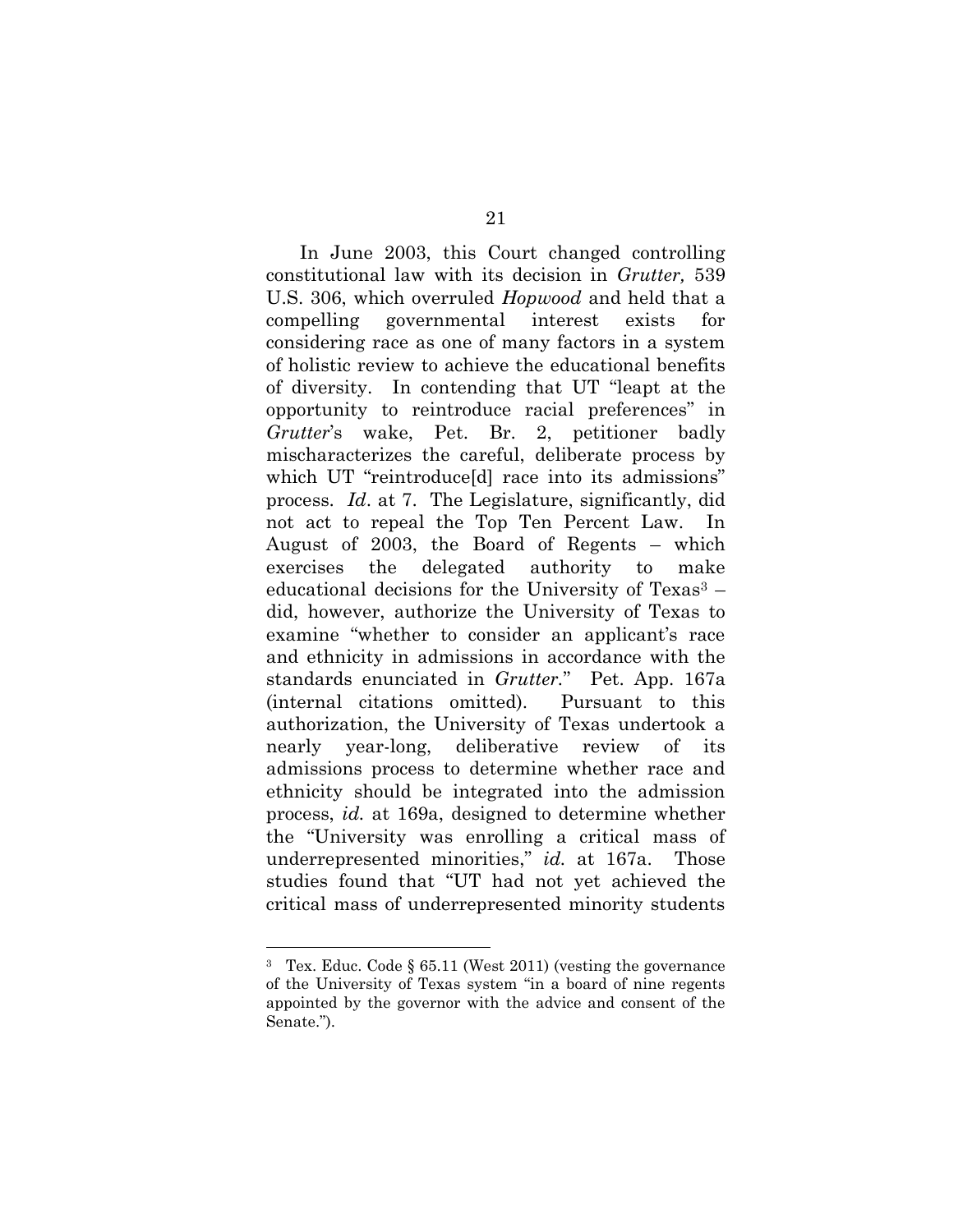needed to obtain the full educational benefits of diversity," *id.* at 169a, and also concluded minority students felt isolated and that a majority of students "felt there was insufficient minority representation in classrooms for the full benefits of diversity to occur," *id.* at 168a (internal citations omitted). In June 2004, after nearly a year of study and nearly seven years of experience with race-neutral admissions policies, UT officials approved a revised policy that would, consistent with *Grutter,* permit the consideration of race and ethnicity as one of many factors in a holistic system of review designed to supplement the Top Ten Percent Law and more fully secure the educational benefits of diversity found lacking in the two commissioned studies. Importantly, UT's post-*Grutter* holistic review program is widely thought to have increased the overall percentage of highly qualified underrepresented minority students. *Id*. at 170.

The Texas Legislature, which has historically been appropriately deferential to the Board of Regents to which it has delegated authority in higher education matters, had no occasion formally to ratify the hybrid admissions policy that resulted from UT's decision to consider race and ethnicity as factors under its holistic review process. The Legislature has, however, affirmed that judgment by not taking legislative action against it in 2004 and by enacting legislation that directly relies upon the operation of the holistic, individualized review process. In 2009, the Texas State Legislature amended the Top Ten Percent Law by capping the number of students who could be admitted to the University of Texas at Austin under that program at 75% of the entering freshman class, effective Fall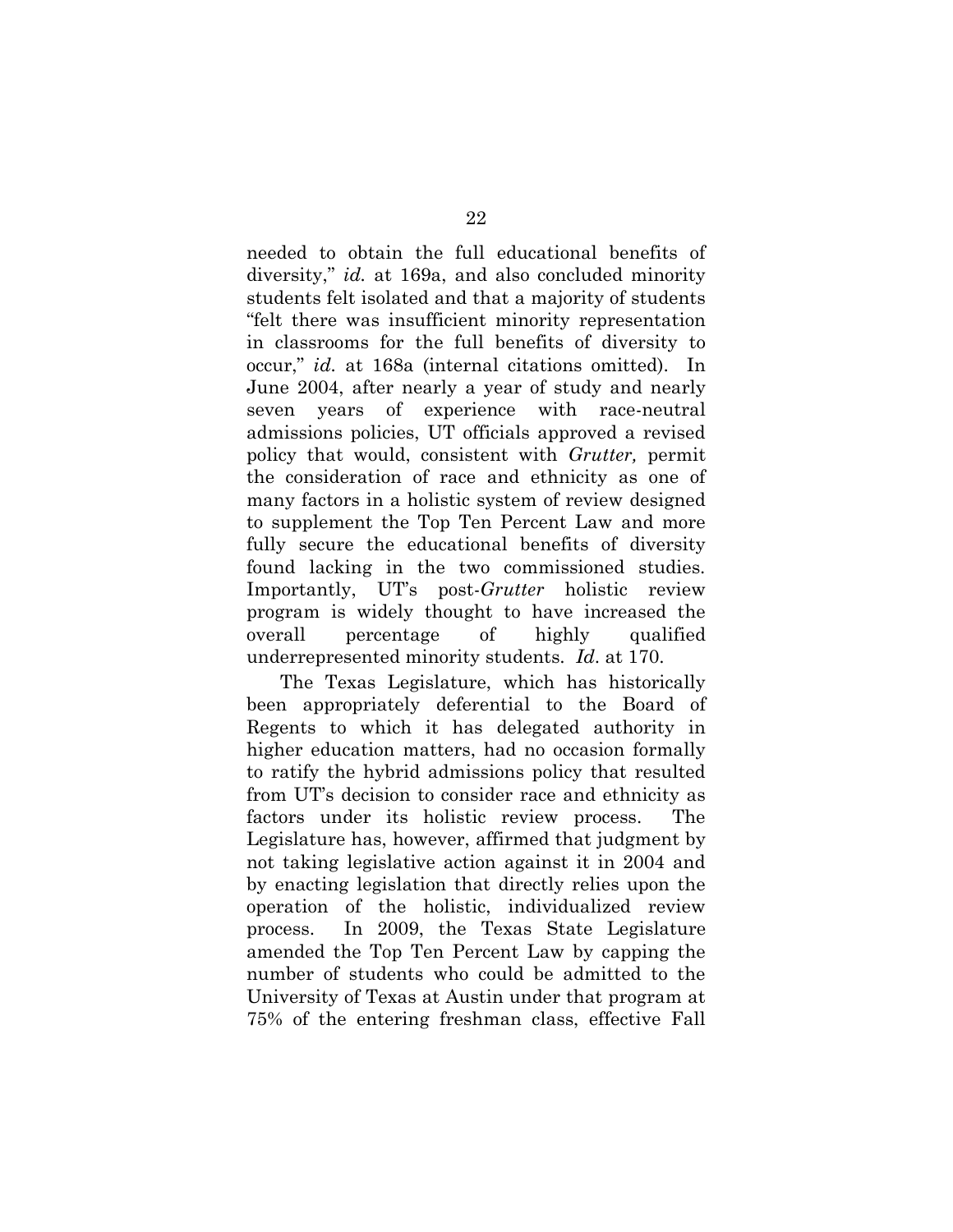2011. *Id.* at 42-43. This amendment is hereinafter referred to as the "Cap Statute." The Cap Statute, which responds to University of Texas officials' concerns that they lacked admissions flexibility in an era of demographic growth, contains provisions indicating that if the use of race in the individualized review process for students not admitted through the Top Ten Percent Law is subsequently invalidated, the 75% cap would be lifted and students would be admitted to the University of Texas at Austin almost entirely under the Top Ten Percent Law.4 In effect, the Cap Statute recognized and ratified *ex post* the admissions framework established by the adoption of UT's post-*Grutter* race-conscious holistic review. *See Limit on Top Ten Percent Automatic Admissions Policy,* SB 175, House Research Organization Bill Analysis (May 20, 2009)<sup>5</sup> at 6. Indeed, section 7 of the Cap Statute makes it plain that the legislature intended to "continue and facilitate progress in general academic teaching institutions in this state with regard to the racial, ethnic, demographic, geographic, and rural/urban diversity of the student bodies of those institutions in undergraduate, graduate, and professional education" and expressly did not want to "preven[t] a[ny] general academic teaching institution in this state from engaging in appropriate individualized holistic review, consistent

 $\overline{a}$ 

<sup>4</sup> Tex. Educ. Code § 51.803(k) (West 2011).

<sup>5</sup> Available at

http://www.hro.house.state.tx.us/pdf/ba81r/sb0175.pdf#navpan es=0 (last visited Oct. 29, 2015).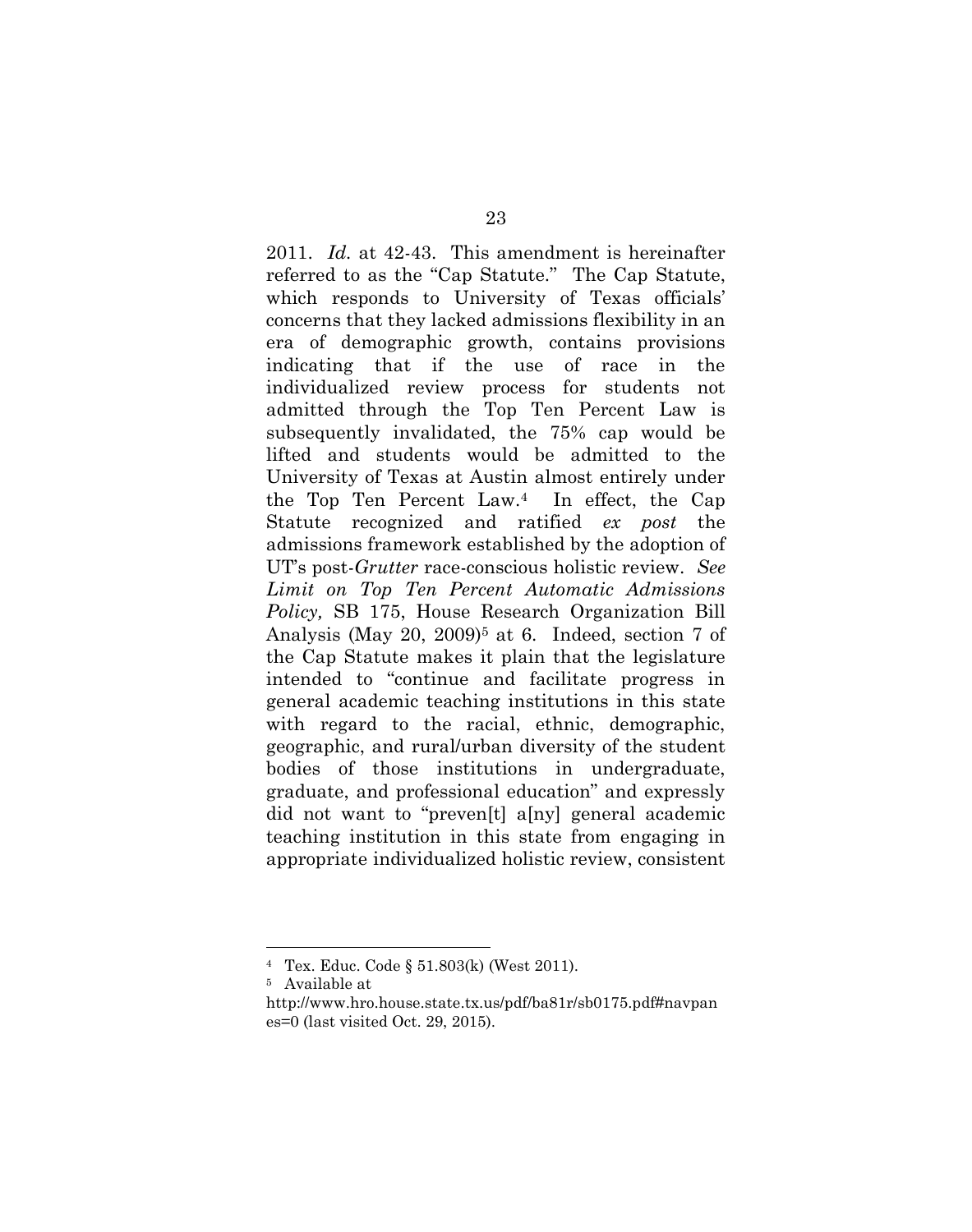with that purpose, for the admission of students who are not entitled to automatic admission . . . ."<sup>6</sup>

In sum, *amici* respectfully submit that petitioner's efforts to discredit the processes surrounding the adoption and operation of UT's individualized, holistic admissions program should be rejected. The collaborative legislative and educational efforts reflected in UT's current admissions scheme evince the kind of careful consideration and experimentation by states that is encouraged by this Court's precedents. *See Lopez,* 514 U.S. at 582 (recognizing states and localities as important "laboratories of experimentation"). There is no reason to reconsider the "proper respect for state functions" typically accorded jurisdictions like Texas in our federal system, where it is understood that "the National Government will fare best if the States and their institutions are left free to perform their separate functions in their separate ways," *Younger,* 401 U.S. at 44. UT's admissions policy offers an innovative model for addressing the practical challenges of building a diverse learning environment at institutions of higher education in the 21st Century and, as discussed below, fully comports with the *Grutter* precedent to which its adoption responded.

**II. EXPERIMENTATION WITH RACE-NEUTRAL ALTERNATIVES DOES NOT PRECLUDE A STATE FROM ALSO ADOPTING RACE-CONSCIOUS** 

<sup>6</sup> 2009 Tex. Sess. Law Serv., 19 (West).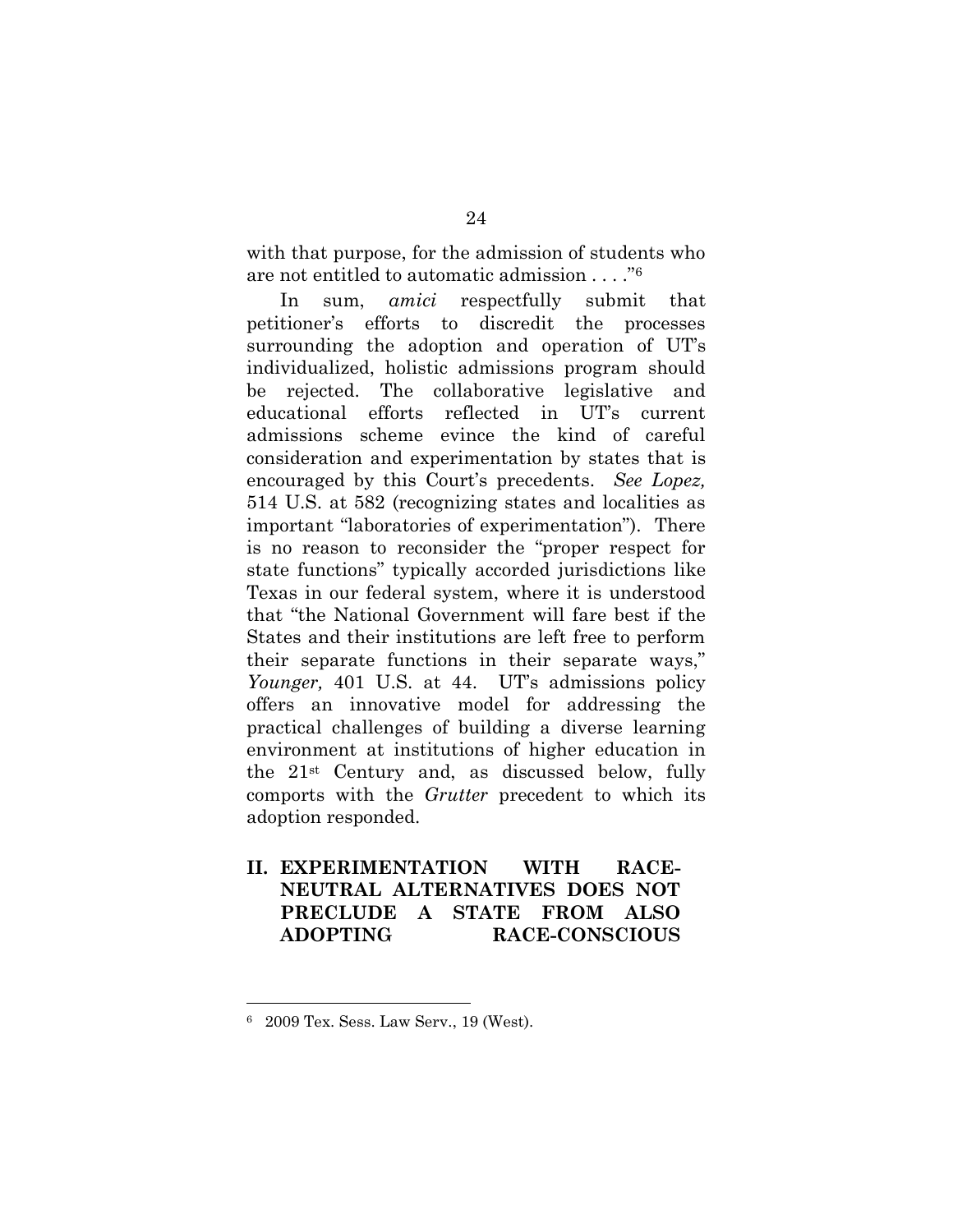### **STRATEGIES THAT SATISFY STRICT SCRUTINY.**

Petitioner does not challenge the Top Ten Percent Law, which results in the bulk of UT admissions. *See* Pet. App. 22a. Indeed, she essentially concedes the constitutionality of the Ten Percent Law that has informed admissions to Texas universities since 1997. Petitioner objects only to the additional admissions overlay established by the post-*Grutter* holistic program that applies to applicants not qualifying for admission under the Top Ten Percent Law. Pet. Br. 8-11. Petitioner attacks the Court of Appeals's faithful application of the strict scrutiny standards elucidated in this Court's *Fisher* decision. Pet. Br. 24. At bottom, however, her position is not that Texas's carefully constructed admissions process falls short of the requirements of strict scrutiny, but rather that, given the existence of the Top Ten Percent Law, UT's holistic system of individualized applicant review can never be constitutional*.* Pet. for Cert. 7-9.

In effect, petitioner suggests that virtually any attempt to pair a race-neutral admissions program with one that considers race and ethnicity as one of many factors designed to achieve the educational benefits of diversity renders the resulting hybrid program constitutionally infirm. This Court's precedents certainly require state institutions of higher education first to investigate "workable raceneutral alternatives that will achieve the diversity the university seeks" before resorting to any program that relies upon race. *Grutter,* 539 U.S. at 339. But they do not support the novel position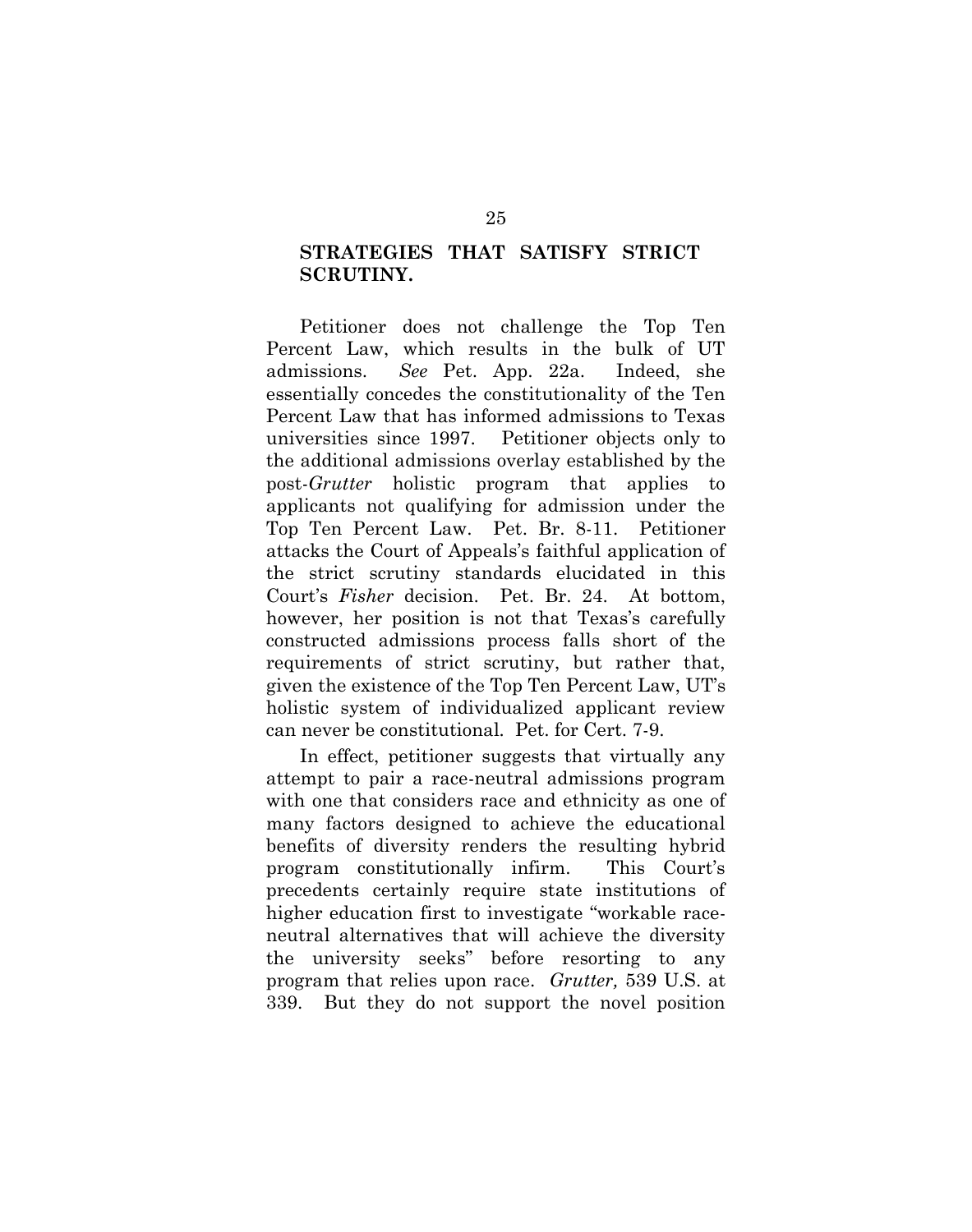advanced by petitioner. There is no foundation in this Court's precedents for petitioner's suggestion that adoption of a race-neutral admissions plan that has achieved some success in creating diversity in the student body necessarily precludes the subsequent consideration of race and ethnicity in higher education permitted by this Court's precedents, especially where, as here, government officials have made a "good-faith" determination grounded in evidence that the compelling educational benefits offered by a broadly diverse student body have not been achieved using solely the race-neutral system. Pet. App. 29a. The experimentation and open "dialogue regarding the contested and complex policy question' of racial preferences" that Petitioner professes to promote in arguing otherwise would be undone by the outcome urged in this case. Pet. Br. 3-4. States operating in good faith reliance of and strict adherence to this Court's pronouncements should not be so "hobble[d]" in their efforts to fulfill their serious obligations. Pet. App. 53a.

### **A. This Court's Precedents Do Not Preclude UT's Simultaneous Use of Race-Neutral and Race-Conscious Strategies.**

The exhortation that states explore viable raceneutral alternatives to utilize race as a consideration in a program's operation has, rightfully, become a regular coda in this Court's race cases. *See, e.g.*, *Johnson v. California*, 543 U.S. 499, 522-23 (2005) (holding policy unconstitutional "'[w]hen there has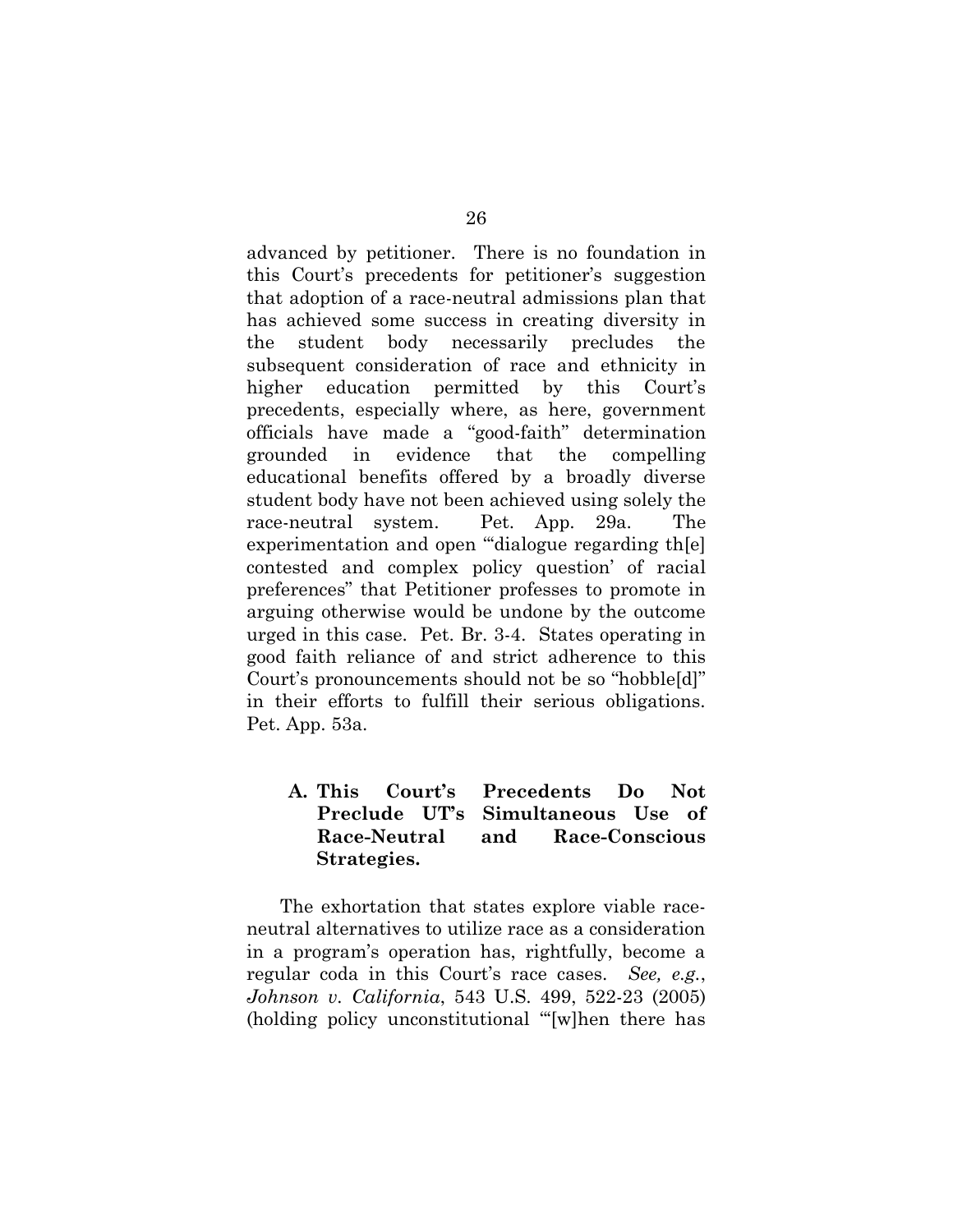been no serious, good faith consideration of raceneutral alternatives' . . . and 'when obvious, easy alternatives are available"); *Grutter,* 539 U.S. at 339 (holding that "[n]arrow tailoring . . . require[s] serious, good faith consideration of workable raceneutral alternatives"); *United States v. Paradise,* 480 U.S. 149, 171 (1987) (explaining that "[i]n determining whether race-conscious remedies are appropriate, we look to several factors, including . . . the efficacy of alternative remedies"); *Wygant v. Jackson Bd. of Educ.*, 476 U.S. 267, 280 n. 6 (1986) (holding that narrow tailoring "require[s] consideration" of "lawful alternative[s] and less restrictive means"). It reflects an understanding of the "sorry history of both private and public [racial] discrimination in this country," *City of Richmond v. J.A. Croson Co.*, 488 U.S. 469, 499 (1989), and the threat that such discrimination poses to our democracy. This Court, however, has made it clear that the Constitution does not require the adoption of race-neutral alternatives unlikely to achieve the compelling educational interests served by institutions of higher education. *Grutter,* 539 U.S. at 339.

In Texas, we understand all too well the importance of the imperative to minimize unnecessary, and potentially discriminatory uses of race. The invidious policies of racial segregation invalidated in *Sweatt,* 339 U.S. 629, still cast a shadow here. In 2003, when *Grutter* held that achieving the educational benefits of a broadly diverse student body constitutes a compelling governmental interest under the Fourteenth Amendment's Equal Protection Clause, 539 U.S. at 328, Texas legislators and education officials, as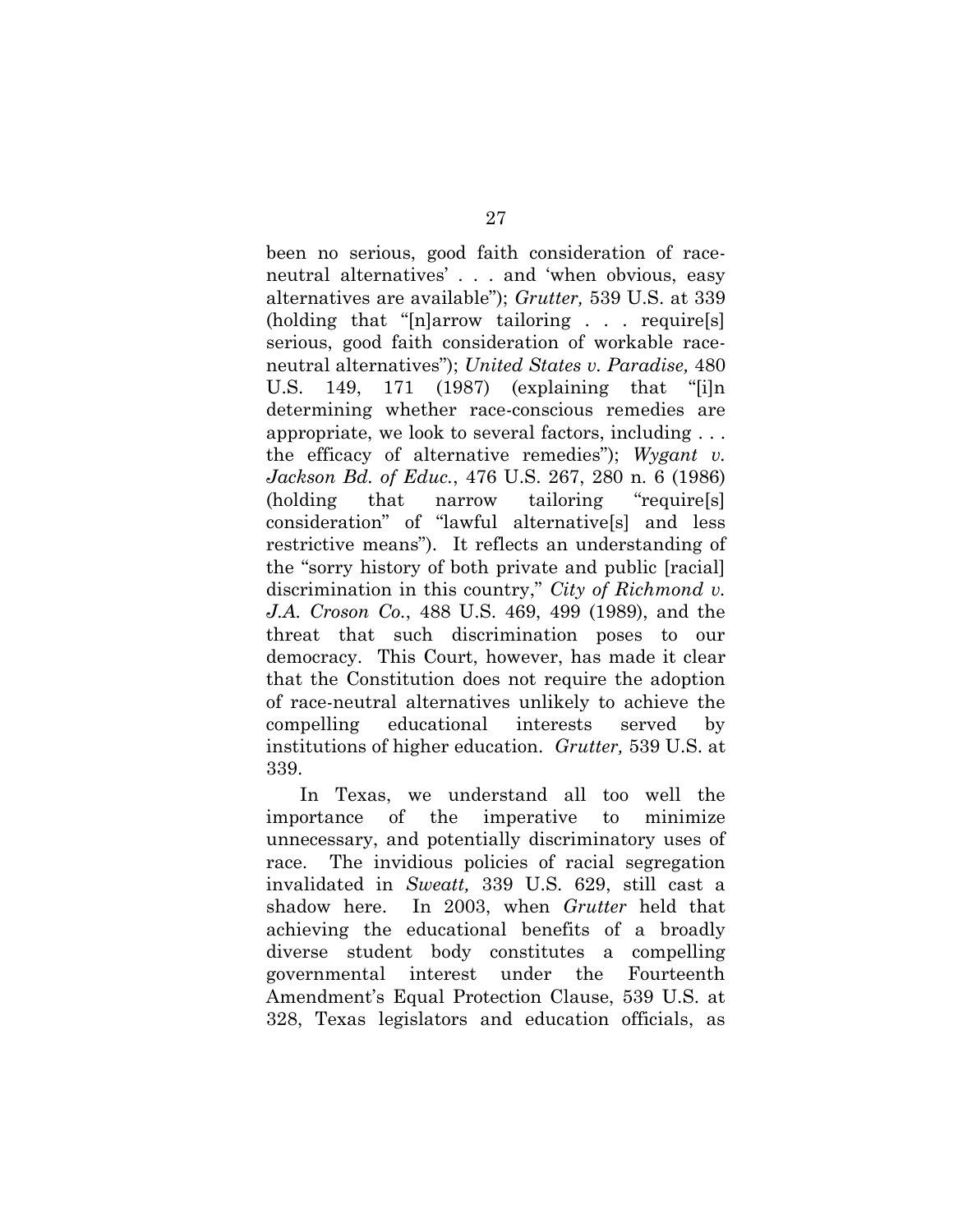previously noted, did not move immediately to repeal the Top Ten Percent Law. Instead, a careful assessment of higher education priorities ensued in which institutions such as UT assessed how well, given their particular circumstances, they were serving the compelling interests recognized in *Grutter.* Pet. App. 167a. After nearly seven years of experience with the race-neutral Top Ten Percent Plan and nearly a year of study and evaluation of its educational programs, UT officials made the sound educational judgment in 2004 that, while that plan provided an adequate foundation for admissions efforts at their institution, a holistic, individualized system of review that included limited consideration of race and ethnicity, among the many other factors included therein, was necessary to ensure that all students at UT received the compelling educational benefits of diversity. Pet. App. 167a-70a.

In order to accept petitioner's contention that UT acted improperly in adopting a holistic, individualized review program in addition to the race-neutral Top Ten Percent Plan adopted by the Legislature, one must essentially conceive of this Court's cases as creating two distinct, neverintersecting tracks for government decision making when it comes to addressing realities of race in their jurisdictions. On this theory, a state must commit itself in the first instance to a particular course of action and never supplement or depart from it, even when the limits of its effectiveness become apparent or when modification would be in the public interest. In effect, a state that has considered and found helpful, but not sufficient, certain race-neutral alternatives must never utilize even those raceconscious strategies whose use would comport with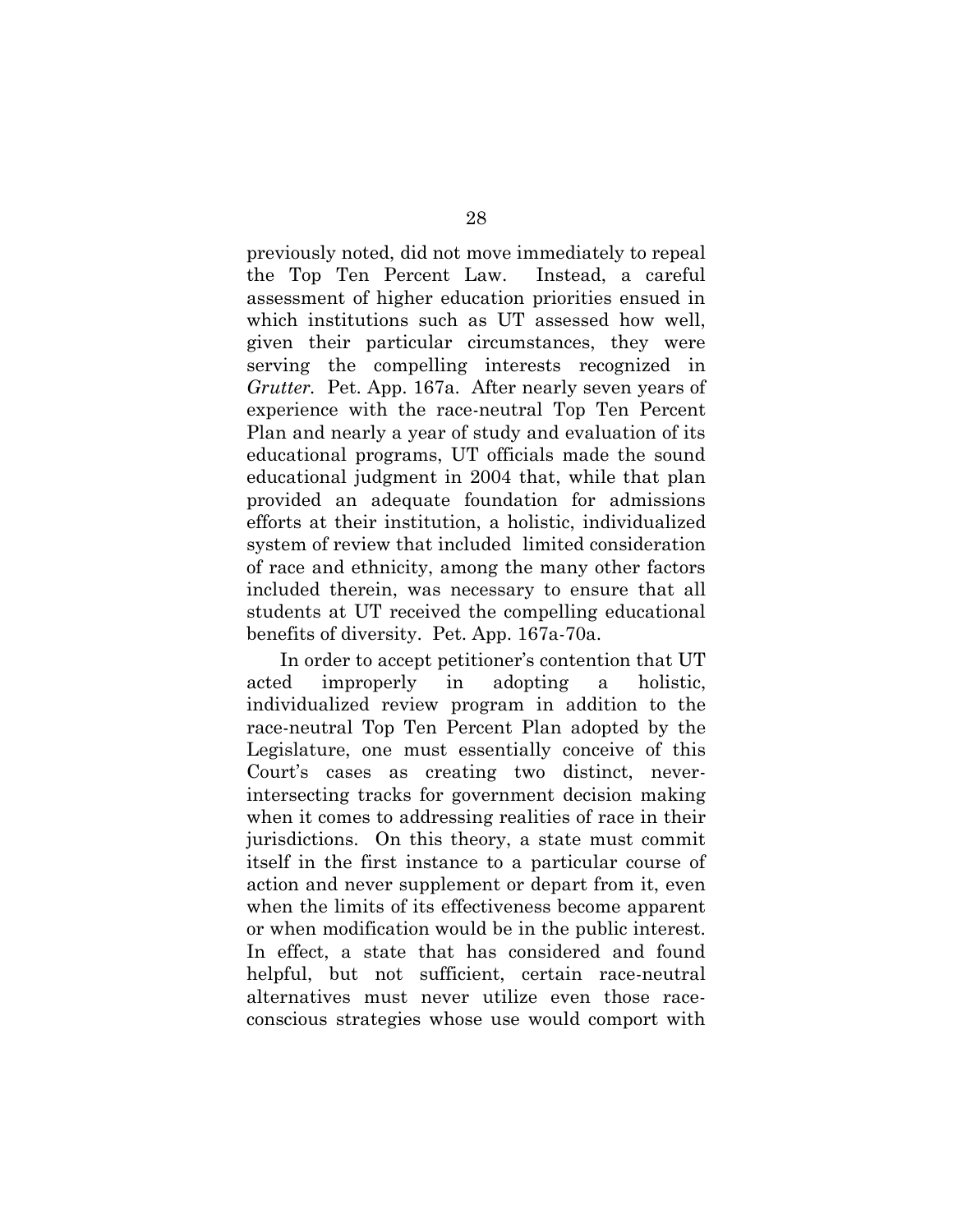strict scrutiny and better achieve the compelling interests sought. Conversely, on petitioner's view, a state that has determined, in the absence of workable race-neutral alternatives for its jurisdiction, to consider race in the first instance must do so as much as possible or risk running afoul of the Fourteenth Amendment.

Petitioner's proposed approach would hamstring states in carrying out their essential functions, *Lopez,* 514 U.S. at 580 (Kennedy, J. concurring), chill experimentation, and plainly discourage the consideration of the very race-neutral alternatives that the Court has required as a precursor to raceconscious methods*. See Parents Involved,* 551 U.S. at 789 (Kennedy, J., concurring in part and concurring in the judgment) (discussing alternatives that could be utilized by school districts). It risks undermining the important goal of minimizing uses of race that the Court's precedents reflect.

Even more, petitioner's argument rests on a complete misreading of the Court's precedents. No case requires states to make the sort of Solomonic choice urged. If anything, this Court's precedents recognize that, while states must give serious consideration to the adoption of race-neutral alternatives, *Grutter,* 539 U.S. at 339, resort to raceconscious policies may sometimes be appropriate. *See id.* at 327 ("When race-based action is necessary to further a compelling governmental interest, such action does not violate the constitutional guarantee of equal protection so long as the narrow-tailoring requirement is also satisfied."). Indeed, sound policy should reward rather than seek to limit a state that employs race-neutral alternatives and then decides,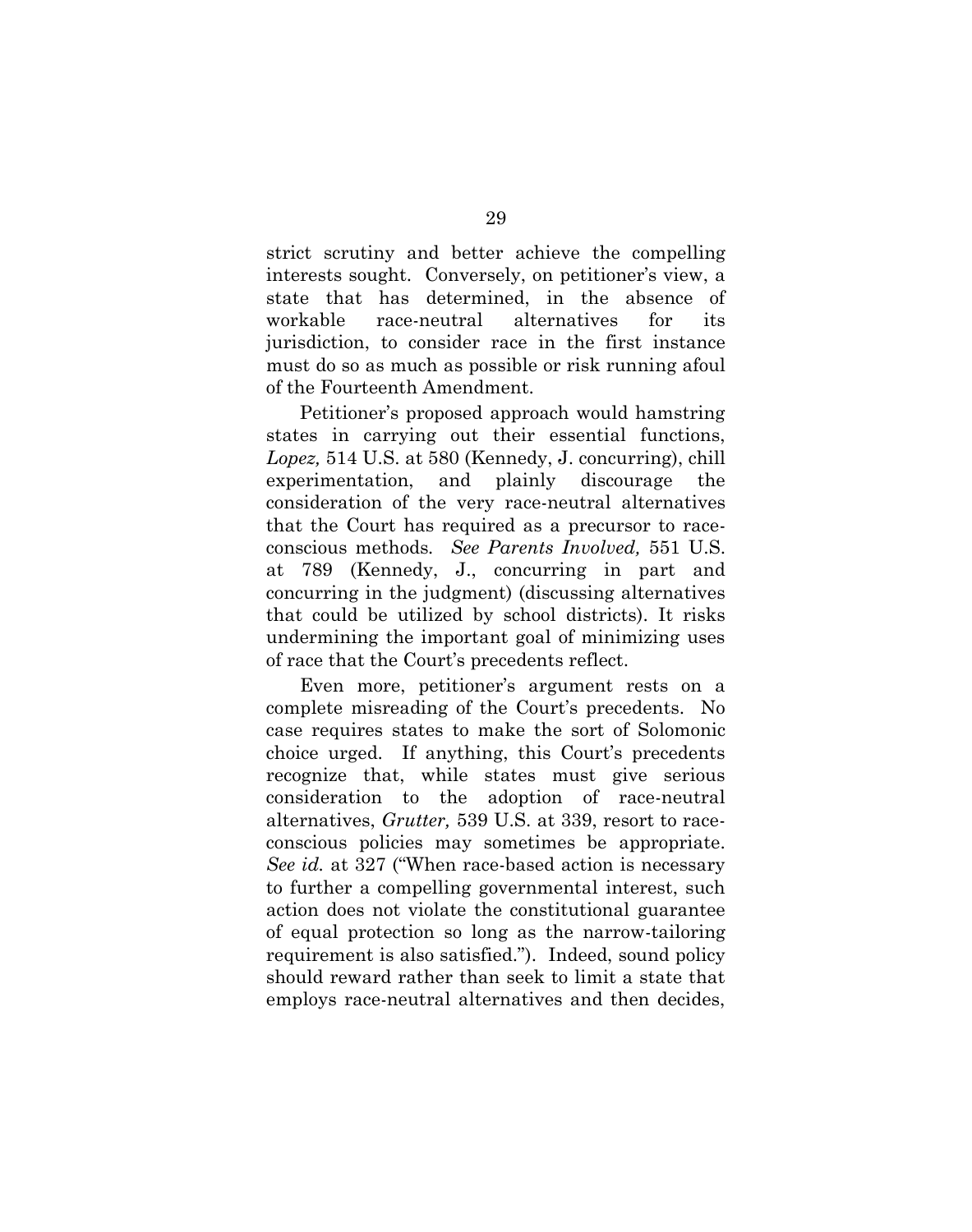based upon that experience, that more is required to achieve its goals of creating a diverse learning environment to produce a vibrant future community of Texas leaders.

*Fisher* – Petitioner's arguments notwithstanding – reaffirmed and did not alter *Grutter* or any of this Court's other relevant precedents. Pet. App. at 16a. They were and remain crystal clear. Strict scrutiny applies to the determination of whether UT's educational judgment to overlay the otherwise raceneutral Top Ten Percent Plan with a program of holistic, individualized review that considers race and ethnicity as one of many factors comports with constitutional requirements, not the strange Hobson's choice proposed by petitioner. *See* Pet. App. 106a-12a; *see also Grutter,* 539 U.S. at 326 ("We apply strict scrutiny to all racial classifications to 'smoke out' illegitimate uses of race by assuring that [government] is pursuing a goal important enough to warrant use of a highly suspect tool") (internal citation omitted); *Gratz v. Bollinger*, 539 U.S. 244, 270 (2003) ("It is by now well established that all racial classifications reviewable under the Equal Protection Clause must be strictly scrutinized") (internal citation omitted); *Adarand Constructors*, 515 U.S. at 230 (holding that "the application of strict scrutiny . . . determines whether a compelling governmental interest justifies the infliction of that injury"). This Court's decisions, not petitioner's proffered standard of review, directs how matters unique to the higher education context should be evaluated.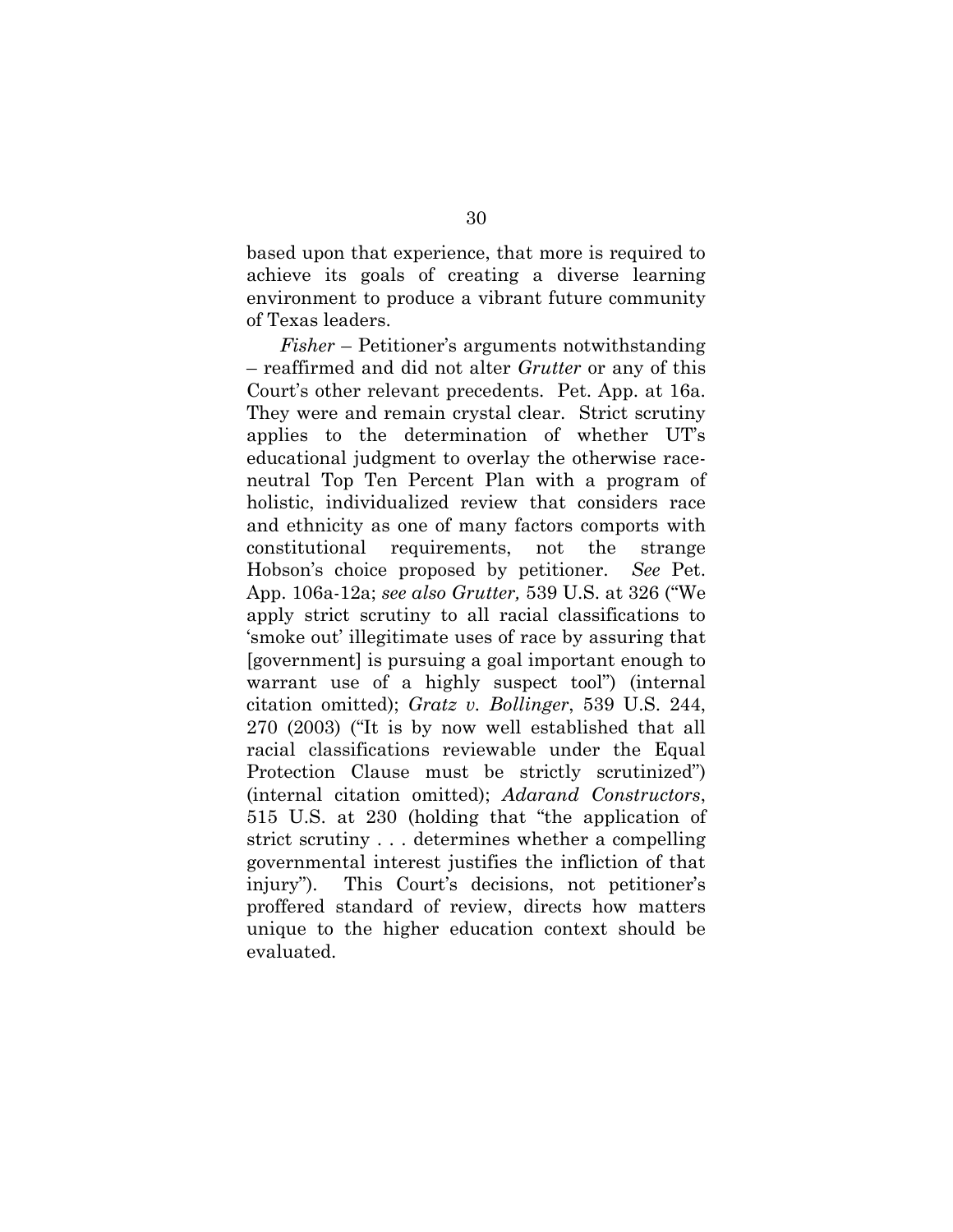### **B. Petitioner Misapprehends the Top Ten Percent Law's Objectives and the Unique Educational Context in which UT's Admissions Plan Operates.**

Counterintuitively, petitioner charges UT with using race both too little and too much. Petr's Br. 7- 11. In doing so, petitioner badly misapprehends the objectives of the Top Ten Percent Law and the unique challenges confronting higher education in the State of Texas. The reality of the context in which legislators and higher education officials operate has direct relevance here. *See Grutter,* 539 U.S. at 327.

In effect, petitioner urges this Court to consider the impact of the Top Ten Percent Law in determining whether UT had a compelling need to apply its holistic, individualized review program as well, but then to discount that impact when assessing UT's compliance with even traditional narrow tailoring rules. "This turns narrow tailoring upside down." Pet. App. 20a, 44a. Petitioner cannot have it both ways. The modest use of race about which petitioner complains in the operation of UT's holistic, individualized review system is a direct function of the Ten Percent Law's proper, and "selflimiting" operation, not proof the program fails strict scrutiny. *Id*. at 42a. UT does not utilize race more because the Texas legislature, in enacting and then retaining the Top Ten Percent Law post-*Grutter,* sought first to explore and adopt, where possible, race-neutral alternatives. Neither the Texas Legislature nor UT should be penalized for that experimentation.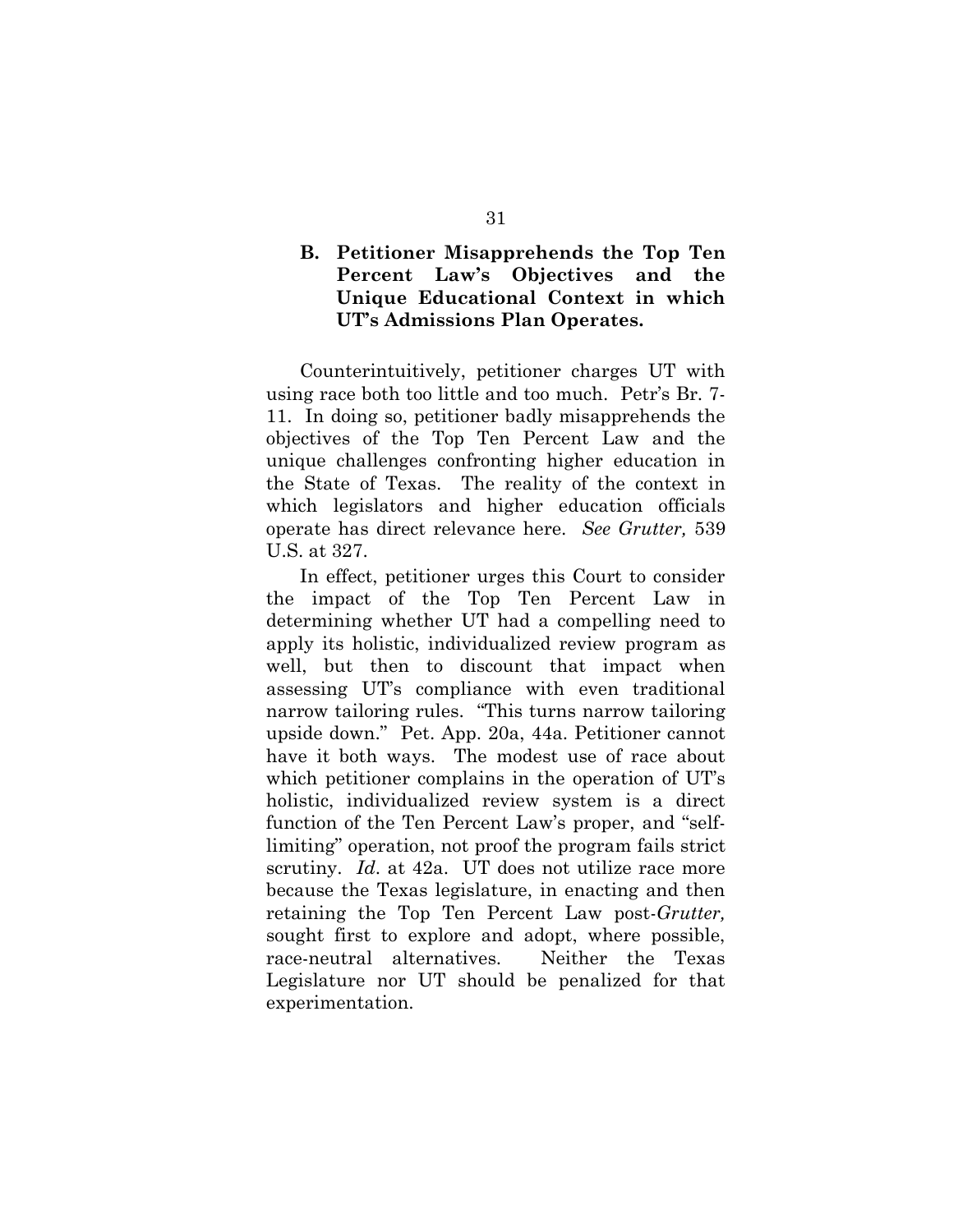If anything, the UT admissions program's minimal use of race "is it strength, not its weakness." *Id.* at 45a. The Texas legislators and educators who share responsibility for UT's current admissions program deserve praise for identifying a way of minimizing the need to consider race in its admissions decisions, while maximizing the compelling educational benefits of diversity through a holistic, individualized review program, as strict scrutiny requires. *See* Pet. App. at 104a-09a; *Grutter,* 539 U.S. at 340-43. The way to assess that program's impact is not, as petitioner intimates, merely to count the heads of the minority students whose admission it facilitates -a proposal that, ironically, smacks of the racial balancing of which petitioner accuses UT. Instead, *Fisher* and *Grutter* require an investigation into how well and carefully UT's admissions program works to advance the compelling interest in achieving the educational benefits of diversity. Pet. App. at 107-09; *Grutter,* 539 U.S. at 334-41; *see also Regents of Univ. of Cal. v. Bakke,* 438 U.S. 265, 315 (1978); *Wygant*, 476 U.S. at 280.<sup>7</sup>

Texas officials, importantly, do not operate in the vacuum that petitioner seems to imagine. Legislators must carry out their functions and develop innovative strategies to balance often

l

<sup>7</sup> Significantly, not even petitioner disputes the tremendous value of the education UT provides or that it, in enabling students to meet and engage with colleagues from a wide range of backgrounds inside the classroom and out, prepares "students for work and citizenship." *Grutter*, 539 U.S. at 331 (citing *Plyler*, 457 U.S. at 221). While the consideration of race under UT's individualized system of review is modest, the impact that it has on students' educational benefits is profound.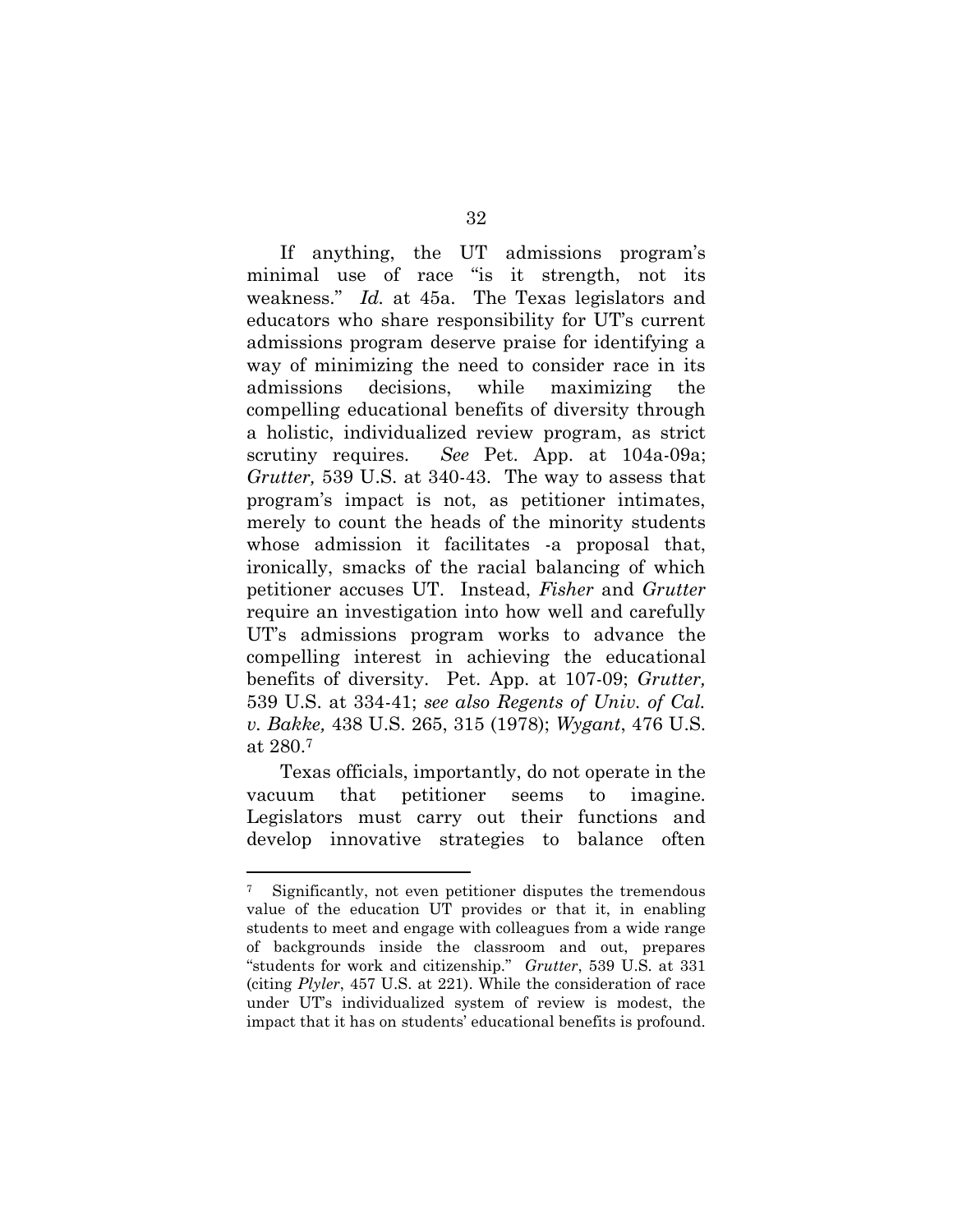competing priorities based on facts as they exist on the ground at any given time. Indeed, the legislative sponsors of the Top Ten Percent Law were clearly conscious of the "changing needs of the state's changing population" in drafting that statute. *Statewide Higher Educational Admissions Policy,* HB588, House Research Organization Bill Analysis (Apr. 15, 1997) at 3. Likewise, UT "prepares students for work[,] . . . citizenship," and leadership in the state's public and private institutions in a complex, constantly shifting environment that, in the fifteen years since the Top Ten Percent Plan's adoption, has only become more demographically varied and will become even more so in the future. Susan Combs, Texas Comptroller of Public Accounts, *Window on State Government, Demographic Change in Education*. 8

Statistics show that Texas' racial and ethnic composition is changing dramatically. For example, "in 1980, the Anglo population accounted for 65.7 percent of the state's total population, but by 2006 its share had declined to 48.3 percent. The Hispanic population, by contrast, accounted for 21 percent of the state's population in 1980 and 35.7 percent in 2006. The black population share declined slightly over the same period, from 11.9 percent in 1980 to 11.4 percent in 2006. The share attributable to the "Other'" category, including persons of Asian and Native American descent, rose from 1.4 percent in 1980 to 4.6 percent in 2006." *Id.* These demographics have significant implications for "all

 $\overline{a}$ 

<sup>8</sup> Available at

http://comptroller.texas.gov/specialrpt/workforce/2008/PDF/04\_ Demographic Change.pdf (last visited on October 30, 2015).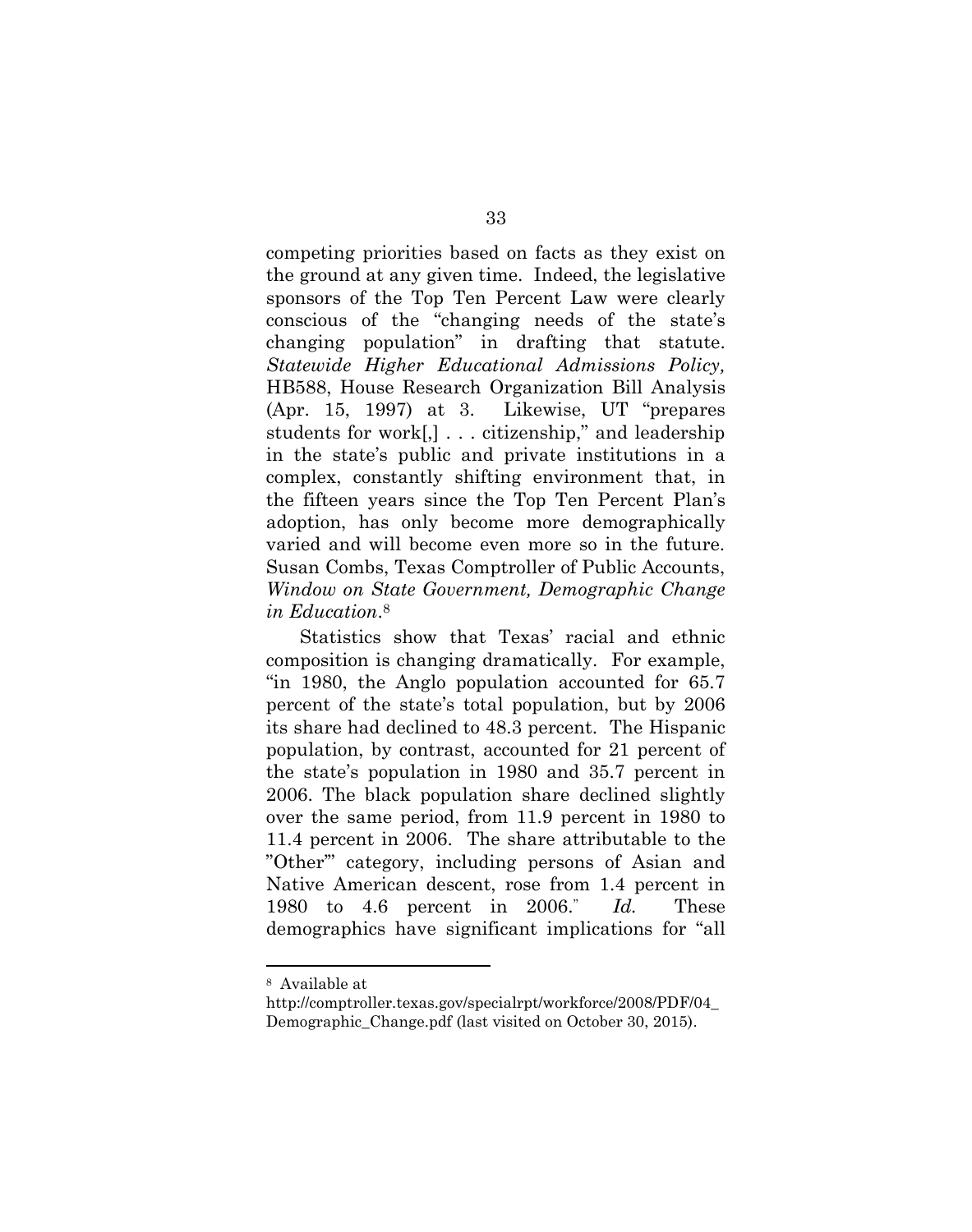Texas elementary, secondary and postsecondary educational institutions" that are facing a "more racially and ethnically diverse student body," *id.*  and bear directly on the "workability" of any plan that UT might consider. Pet. App. at 34a. This, in short, is the complex, polyglot world that UT is preparing its student to lead.

Petitioner's suggestion that one should look to enrollment levels from the period *prior* to the adoption of the Top Ten Percent Plan to determine the constitutionality of admissions efforts today is baseless. The Constitution simply does not require government officials to ignore the demographic realities and dynamic diversity of the jurisdictions in which they carry out their responsibilities. *See Parents Involved*, 551 U.S. at 789 (Kennedy, J., concurring in part and concurring in the judgment) (encouraging consideration of race-neutral strategies for addressing the need for diversity that take account of the realities of race on the ground without utilizing racial classifications). Petitioner's contention that mere awareness of demographic conditions constitutes racial balancing simply makes no sense in 21st Century Texas, where people from all over the country and the world come to make their future. The University of Texas is of vital importance to the State and has an obligation to "provide 'superior and comprehensive educational opportunities' and to 'contribute to the advancement of society.'" *Amici* respectfully submit that, to ensure that visibly open pathways to leadership and the world-class education are open for all Texans, there must be at least some acknowledgment of the need for diversity in the learning environment and the potential barriers to creating access to that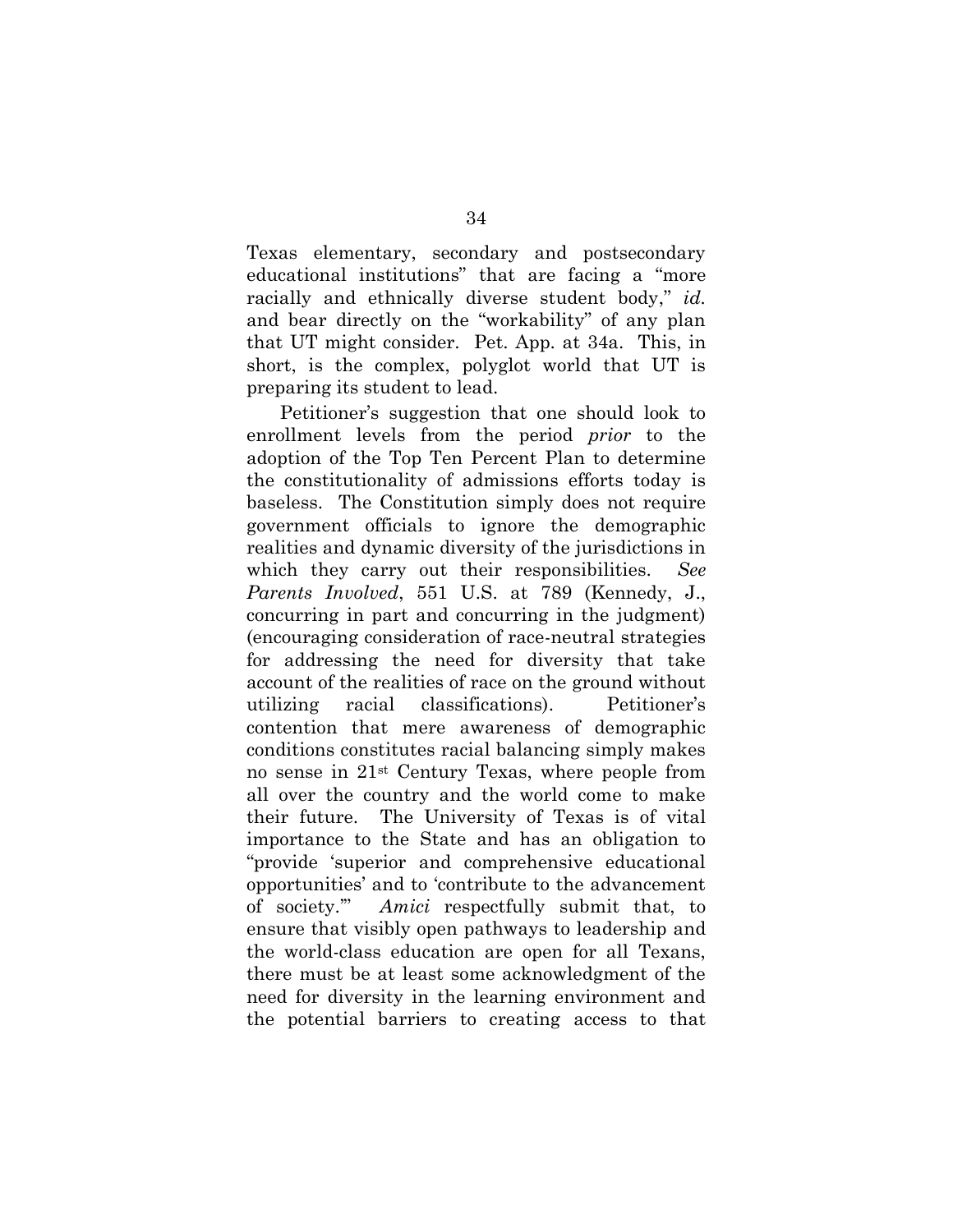environment in this State. The University of Texas has an obligation to provide its citizens with unique educational opportunity and to advance "society through research, creative activity, scholarly inquiry and the development of new knowledge." (*Available at* https://www.utexas.edu/about/mission-andvalues.)

Under *Grutter* and other precedents, the relevant inquiry in determining whether UT has used race too much is not whether officials appreciate the demographics and educational realities of the Texas communities from which UT primarily draws its student body.9 Rather, it is whether the use of race as part of the admissions criteria is so significant as to amount to racial quotas or a guarantee of "a specified percentage of the student body . . . to be members of selected ethnic groups." *See Grutter,* 539 U.S. at 324 (quoting *Bakke*). As Chief Justice Roberts recognized in his plurality opinion in *Parents Involved*, ensuring that an institution engages in "individualized consideration [of applicants] in the context of a raceconscious admissions program is what is "paramount" in the higher education context. *Parents Involved,* 551 U.S. at 723*.* UT has fully complied with this mandate. The Court of Appeals' judgment that UT's admissions program satisfies

 $\overline{a}$ 

<sup>9</sup> Indeed, if anything, it is Petitioner who strays too close to the line in this case, "point[ing] to the numbers and nothing more in arguing that . . . a 'critical mass' of minority students had been achieved by the time Fisher applied for admission – a head count by skin color or surname that is not the diversity envisioned by *Bakke* and a measure it rejected." Pet. App. at 45a.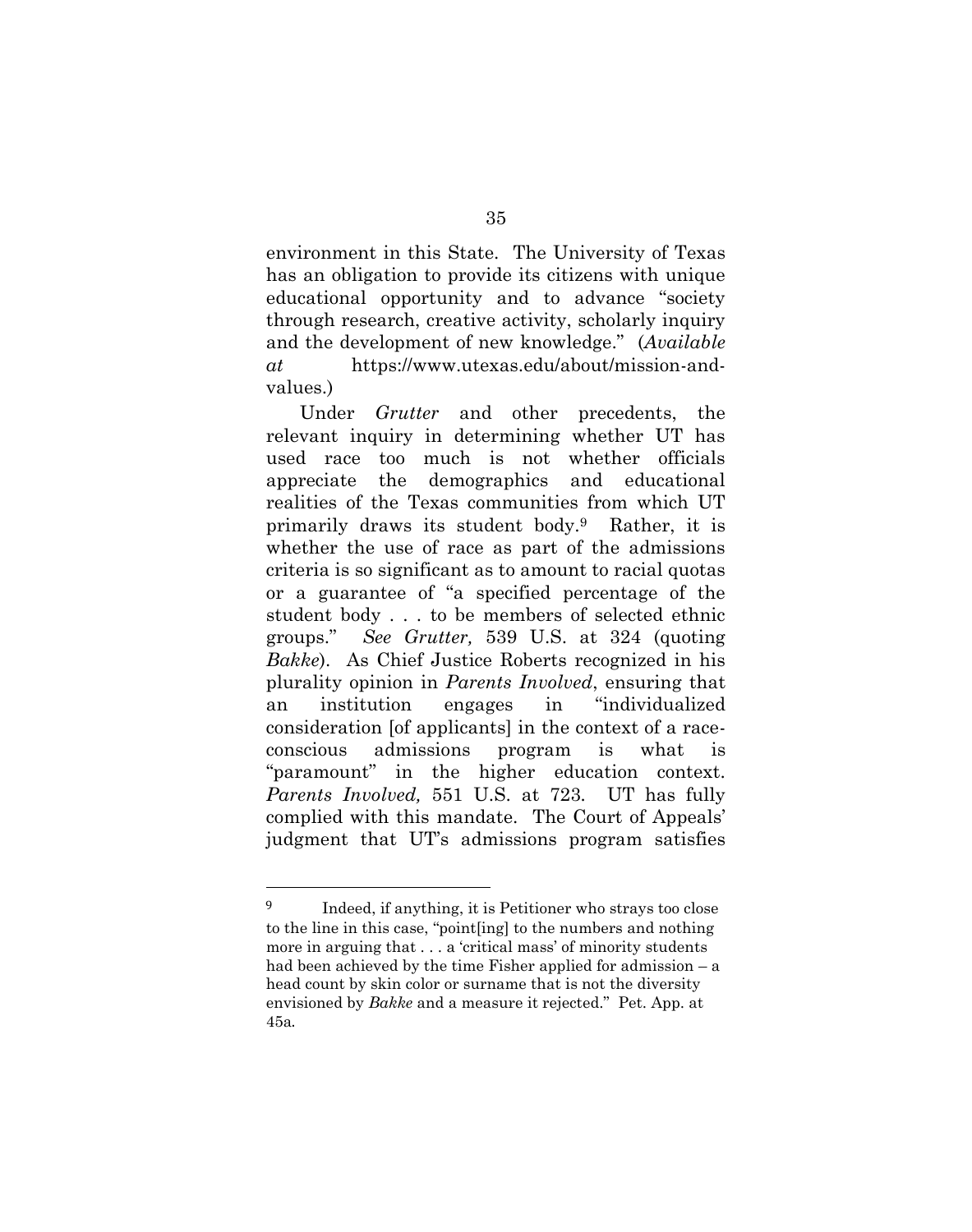*Fisher* and the requirements of strict scrutiny, Pet. App. 3a, 54a, should thus not be disturbed.

## **III. THE REALITIES OF 21st CENTURY EDUCATION AND RACE REQUIRE THAT STATES BE PERMITTED TO PURSUE INNOVATIVE STRATEGIES TO MEET COMPELLING NEEDS WITHIN THE LIMITS OF STRICT SCRUTINY.**

Texans can be proud that a great deal has changed in our State and Nation since *Sweatt v. Painter*. But, as both *Fisher* and *Grutter* attest, the realities of race and higher education in the 21st Century still make the adoption of innovative strategies necessary to ensure that our universities, as well as other important public and private institutions, reflect the broad diversity that is America. *See Grutter*, 539 U.S. at 330-332. States like Texas need the room to experiment with innovative programs addressing the realities of higher education and the challenges to creating a diverse learning environment in order to develop leaders of a multi-cultural future. *See Lopez*, 514 U.S. at 583 (Kennedy, J., concurring); *see also Statewide Higher Educational Admissions Policy,* HB588, House Research Organization Bill Analysis (Apr. 15, 1997) at 4 (acknowledging, *inter alia,* that the Top Ten Percent Plan achieves a measure of diversity because of persistent racial segregation in many areas). That those realities include "de facto segregation of schools in Texas" and the significant "outcome gaps of segregated urban schools," in particular, does not render the state's initiatives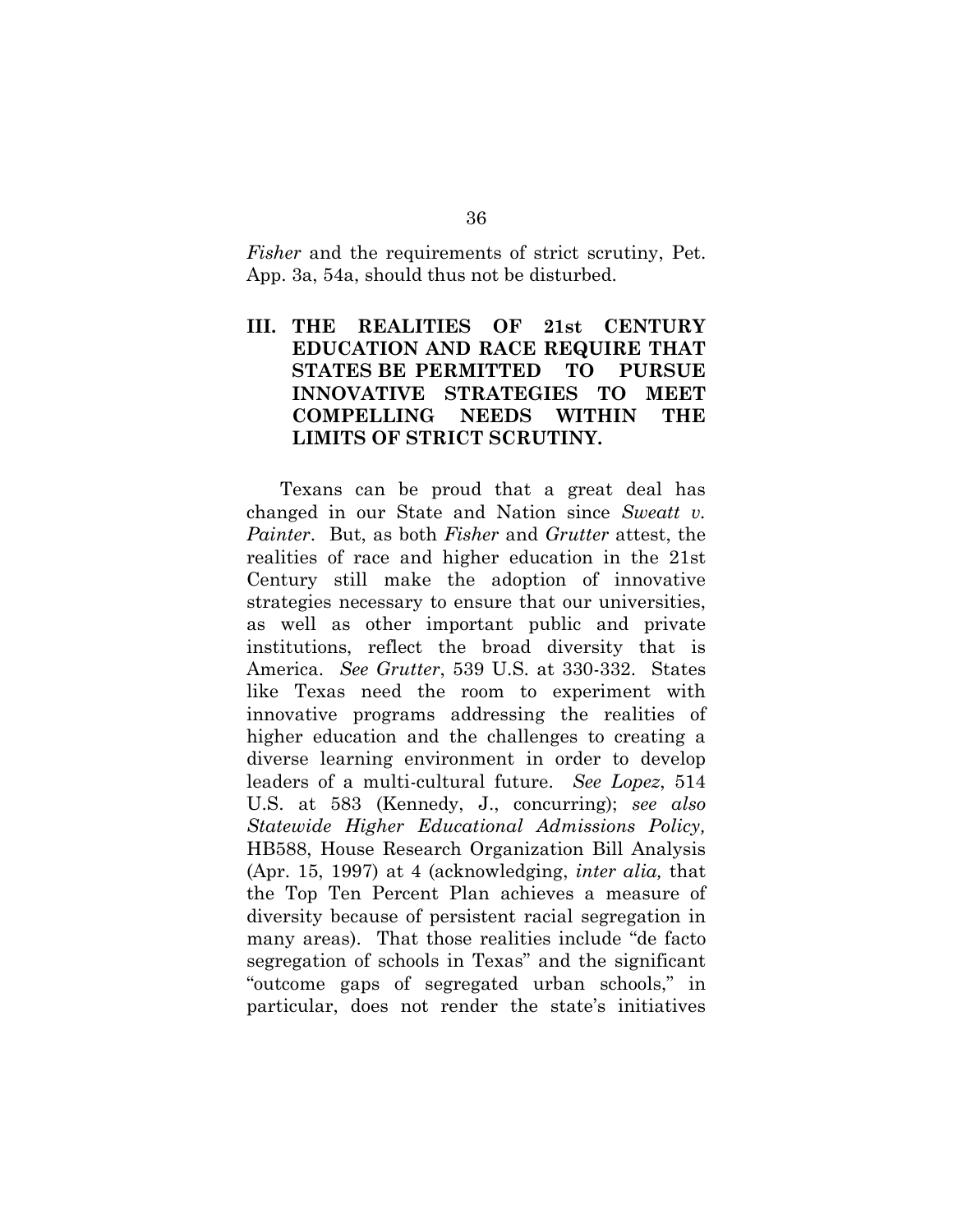constitutionally infirm. Pet. App. 32a and 35a. Texas seeks not to "remedy" such conditions through its higher education policy, but rather to be responsive to the ways in which they affect the "workability" of the alternatives at their disposal. Pet. App. at 34a. This Court's cases do not require Texas to ignore such real world challenges. *See Parents Involved*, 551 U.S. at 787-88 (Kennedy, J., concurring in part and concurring in the judgment).

Petitioner asks this Court to invalidate UT's admissions policy, the product of years of experimentation and collaboration by legislators and educators. In its stead, she proposes locking in place the Top Ten Percent Plan as the sole admissions criterion, which has significant merits but does not fully achieve the legitimate goals of Texas higher education. The doctrinal approach she advances would require states and localities across the country to "cope with the difficult problems they face . . . deprived of one means they may find necessary." *Parents Involved*, 551 U.S. at 866 (Breyer, J., dissenting). This is the antithesis of the state experimentation and open "dialogue regarding the wisdom and practicality of race-conscious admissions policies in higher education" that this Court celebrated in upholding Michigan's choice in *Schuette*. *Schuette*, 134 S.Ct. 1629, 1630-31. "Our federalism" insists upon a less constrained and more robust role for states and localities in addressing issues as critical as education and race. *Younger*, 401 U.S. at 44. Indeed, it is premised on the "belief that the National Government will fare best if the States and their institutions are left free to perform their separate functions in their separate ways." *Id.*  Texas should not be forced to respond to the unique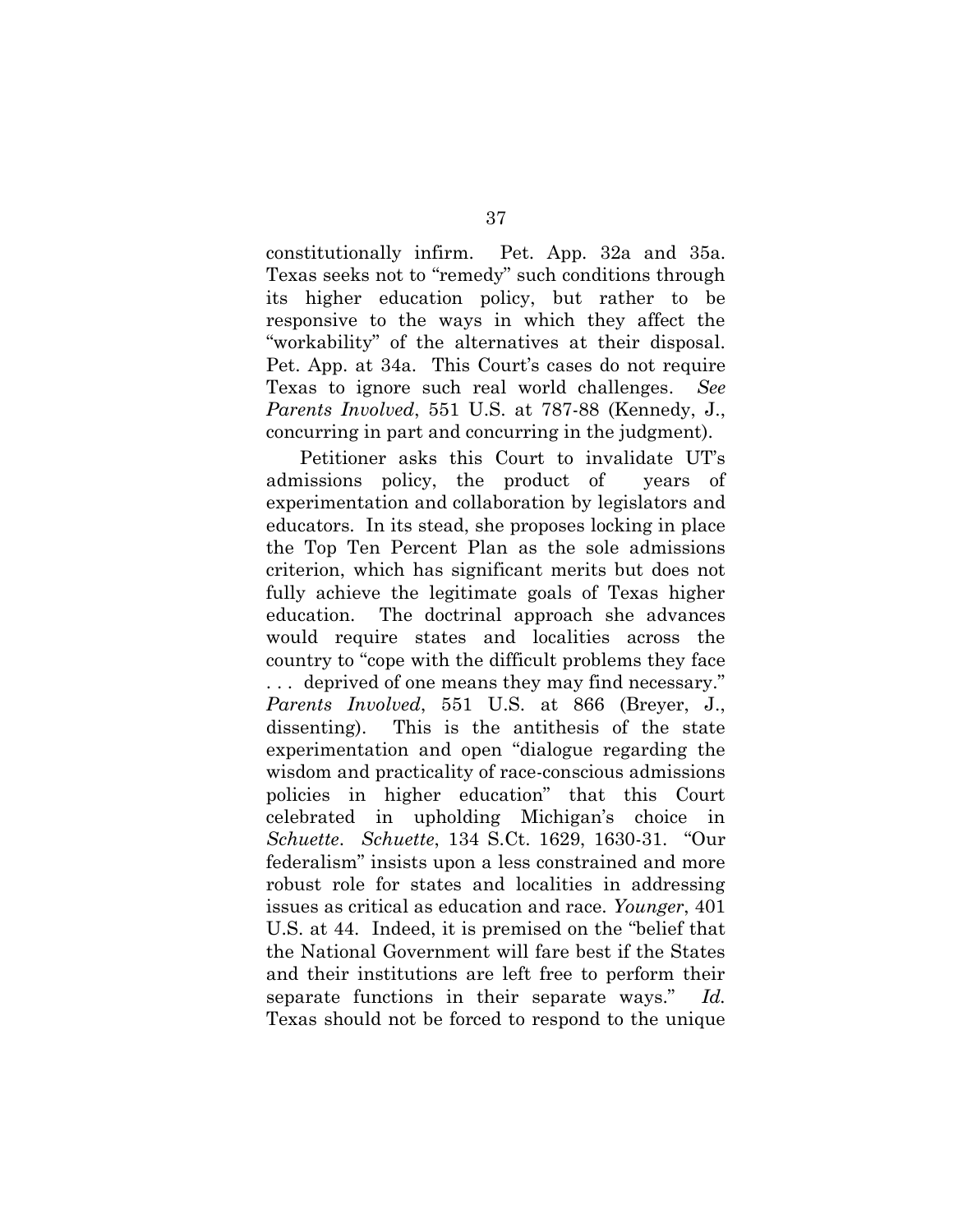conditions in its communities and institutions of higher education as another state might.

History tells us that, especially where race is concerned, silver bullets and easy answers will be hard to find. *See Lopez*, 514 U.S. at 581-82 (Kennedy, J., concurring) (noting that states and localities "perform their role as laboratories for experimentation . . . [in situations] where the best solution is far from clear"). Instead of the rigid, twotrack approach for which petitioner advocates, states must have the latitude to contend with the facts as they exist in the jurisdictions in which they carry out their important functions, not an idealized set of facts. *Id.* Just as Texas legislators and educators came to the judgment that the State's demographic realities limit their ability to achieve the benefits of diversity through race-neutral means alone, officials in California, Michigan, or Montana must have the room to devise solutions that will work with their citizenry and higher education systems. *See Schuette*, 134 S.Ct. at 1630-31.

In urging that the Court uphold the University's admissions process, *amici*, importantly, do not suggest that "good faith [sh]ould forgive an impermissible consideration of race." Pet. App. 113a. We do not ask this Court to write a blank check for states seeking to experiment with a range of solutions in addressing the higher education challenges of the 21st Century. Instead, *amici* argue that the requirements of strict scrutiny articulated in *Grutter* and reaffirmed in *Fisher* place meaningful constraints on government entities and that those constraints have been met here. They ensure that we will never return to a world in which the access of a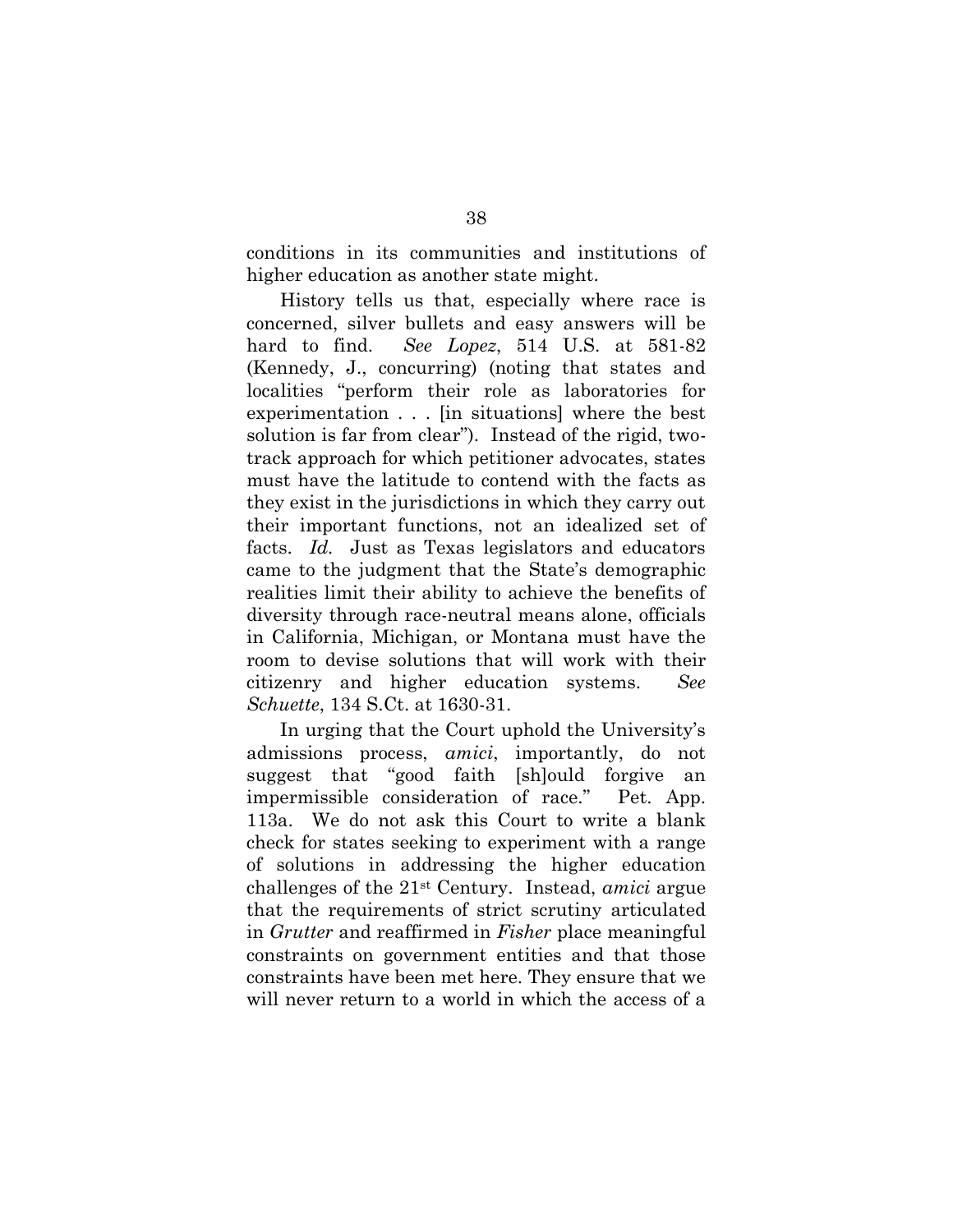candidate like Heman Sweatt to a state's flagship institution of higher education depends on race alone. UT's admissions program reflects not racial balancing, but the careful balancing of priorities and resources committed to producing the future leaders of Texas and elsewhere, and should be upheld as constitutional.